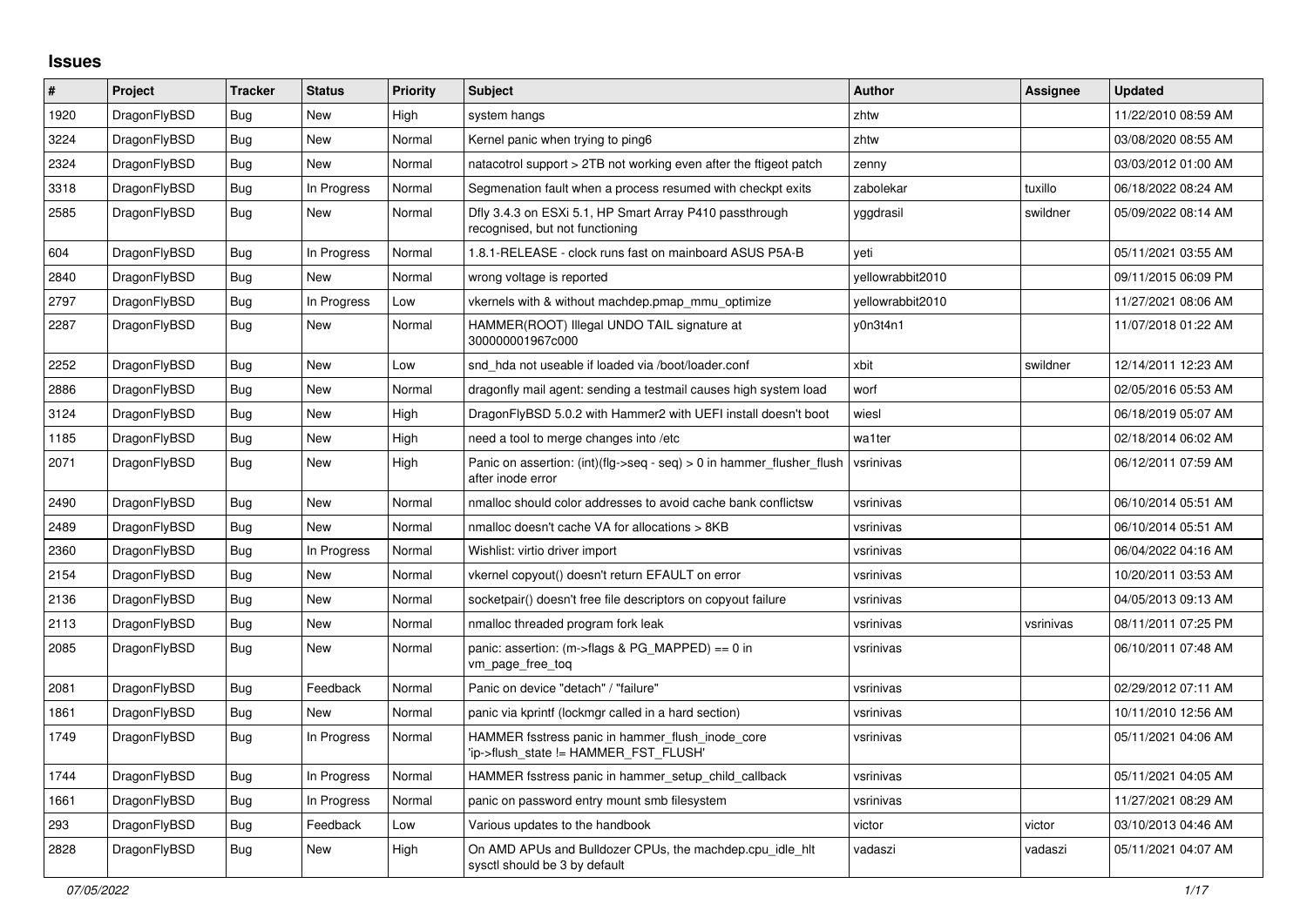| $\vert$ # | <b>Project</b> | <b>Tracker</b> | <b>Status</b> | <b>Priority</b> | <b>Subject</b>                                                                               | <b>Author</b> | Assignee | <b>Updated</b>      |
|-----------|----------------|----------------|---------------|-----------------|----------------------------------------------------------------------------------------------|---------------|----------|---------------------|
| 2638      | DragonFlyBSD   | Bug            | Feedback      | High            | Fix machdep.pmap mmu optimize                                                                | tuxillo       |          | 05/11/2021 04:07 AM |
| 2495      | DragonFlyBSD   | <b>Bug</b>     | New           | High            | DFBSD v3.3.0.960.g553fe7 - ocnt != 0" failed in<br>prop object release                       | tuxillo       |          | 05/31/2022 04:08 PM |
| 3314      | DragonFlyBSD   | Bug            | New           | Normal          | Bring virtio_console(4) from FreeBSD                                                         | tuxillo       | tuxillo  | 05/29/2022 08:24 AM |
| 3295      | DragonFlyBSD   | Bug            | In Progress   | Normal          | Adapt devel/libvirt for nvmm                                                                 | tuxillo       | tuxillo  | 11/03/2021 04:56 PM |
| 3196      | DragonFlyBSD   | <b>Bug</b>     | New           | Normal          | test issue after redmine upgrade (2)                                                         | tuxillo       |          | 07/05/2019 04:33 AM |
| 3157      | DragonFlyBSD   | Bug            | New           | Normal          | TP-Link UE300 not working in 5.2-RELEASE                                                     | tuxillo       |          | 11/15/2018 02:08 PM |
| 2647      | DragonFlyBSD   | Bug            | New           | Normal          | HAMMER panic on 3.6.0                                                                        | tuxillo       |          | 05/11/2021 03:54 AM |
| 2641      | DragonFlyBSD   | <b>Bug</b>     | <b>New</b>    | Normal          | Panic when loading natapci as module                                                         | tuxillo       |          | 05/11/2021 03:54 AM |
| 2630      | DragonFlyBSD   | <b>Bug</b>     | New           | Normal          | Bring in latest iconv fixes from FreeBSD10 as well as csmapper<br>updates                    | tuxillo       |          | 05/11/2021 03:54 AM |
| 2629      | DragonFlyBSD   | <b>Bug</b>     | New           | Normal          | Replace gcc44 with llvm34, clang34, and libc++                                               | tuxillo       |          | 06/02/2014 02:30 PM |
| 2556      | DragonFlyBSD   | <b>Bug</b>     | Feedback      | Normal          | DragonFly v3.5.0.81.gd3479 - Process signal weirdness                                        | tuxillo       |          | 12/17/2013 03:48 PM |
| 2498      | DragonFlyBSD   | Bug            | New           | Normal          | DFBSD v3.2.2-RELEASE - LIST_FIRST(&bp->b_dep) == NULL"<br>failed in vfs vmio release         | tuxillo       |          | 05/31/2022 04:09 PM |
| 2358      | DragonFlyBSD   | <b>Bug</b>     | In Progress   | Normal          | DFBSD v3.0.2.32.g928ca - panic: hammer: insufficient undo FIFO<br>space!                     | tuxillo       | tuxillo  | 05/10/2021 02:50 AM |
| 2351      | DragonFlyBSD   | <b>Bug</b>     | In Progress   | Normal          | DFBSD v3.1.0.579.g44ccf - Stuck during startup, random freezes                               | tuxillo       |          | 04/24/2012 08:21 AM |
| 2345      | DragonFlyBSD   | <b>Bug</b>     | In Progress   | Normal          | DFBSD v3.1.0.457.gd679f - NFS panic on diskless station                                      | tuxillo       |          | 04/07/2012 05:22 PM |
| 2283      | DragonFlyBSD   | <b>Bug</b>     | <b>New</b>    | Normal          | DFBSD DragonFly v2.13.0.957.g4f459 - pmap_release: page<br>should already be gone 0xc27120bc | tuxillo       |          | 01/23/2012 03:03 AM |
| 2282      | DragonFlyBSD   | <b>Bug</b>     | In Progress   | Normal          | gdb segfaults with certain corefiles                                                         | tuxillo       |          | 01/18/2012 04:40 PM |
| 2224      | DragonFlyBSD   | Bug            | <b>New</b>    | Normal          | v2.13.0.291.gaa7ec - Panic on fg while installing world                                      | tuxillo       |          | 11/18/2011 01:40 AM |
| 2171      | DragonFlyBSD   | Bug            | <b>New</b>    | Normal          | DFBSD v2.13.0.151.gdc8442 - panic: assertion "(*ptep &<br>(PG_MANAGED PG_V)) == PG_V"        | tuxillo       |          | 11/04/2011 05:06 PM |
| 2166      | DragonFlyBSD   | <b>Bug</b>     | New           | Normal          | DFBSD v2.13.0.109.g05b9d - Strange lockups                                                   | tuxillo       |          | 10/29/2011 11:20 AM |
| 2129      | DragonFlyBSD   | Bug            | New           | Normal          | DFBSD v2.11.0.661.gf9438 i386 - panic: lockmgr thrd sleep                                    | tuxillo       |          | 09/05/2011 09:49 AM |
| 2084      | DragonFlyBSD   | Bug            | New           | Normal          | DFBSD v2.11.0.242.g4d317 - panic: zone: entry not free                                       | tuxillo       |          | 07/03/2012 01:23 AM |
| 2078      | DragonFlyBSD   | <b>Bug</b>     | New           | Normal          | DFBSD i386 v2.11.0.201.g3ed2f - Panic during installworld into a<br>vn0 device               | tuxillo       |          | 05/19/2011 07:50 PM |
| 1959      | DragonFlyBSD   | Bug            | New           | Normal          | DFBSD v2.9.1.422.gc98f2 - Panic during boot - IPv6 and PF                                    | tuxillo       |          | 01/13/2011 03:37 AM |
| 1867      | DragonFlyBSD   | <b>Bug</b>     | <b>New</b>    | Normal          | it(4) motherboard and fan problems                                                           | tuxillo       |          | 07/08/2011 10:48 AM |
| 1332      | DragonFlyBSD   | <b>Bug</b>     | Feedback      | Normal          | DFBSD 2.2 - Booting usbcdrom/usbsticks on thinkpad hangs on<br>"BTX Halted"                  | tuxillo       |          | 05/11/2021 04:00 AM |
| 2636      | DragonFlyBSD   | Bug            | Feedback      | Low             | Add -x flag to iostat (a la solaris)                                                         | tuxillo       |          | 05/11/2021 04:07 AM |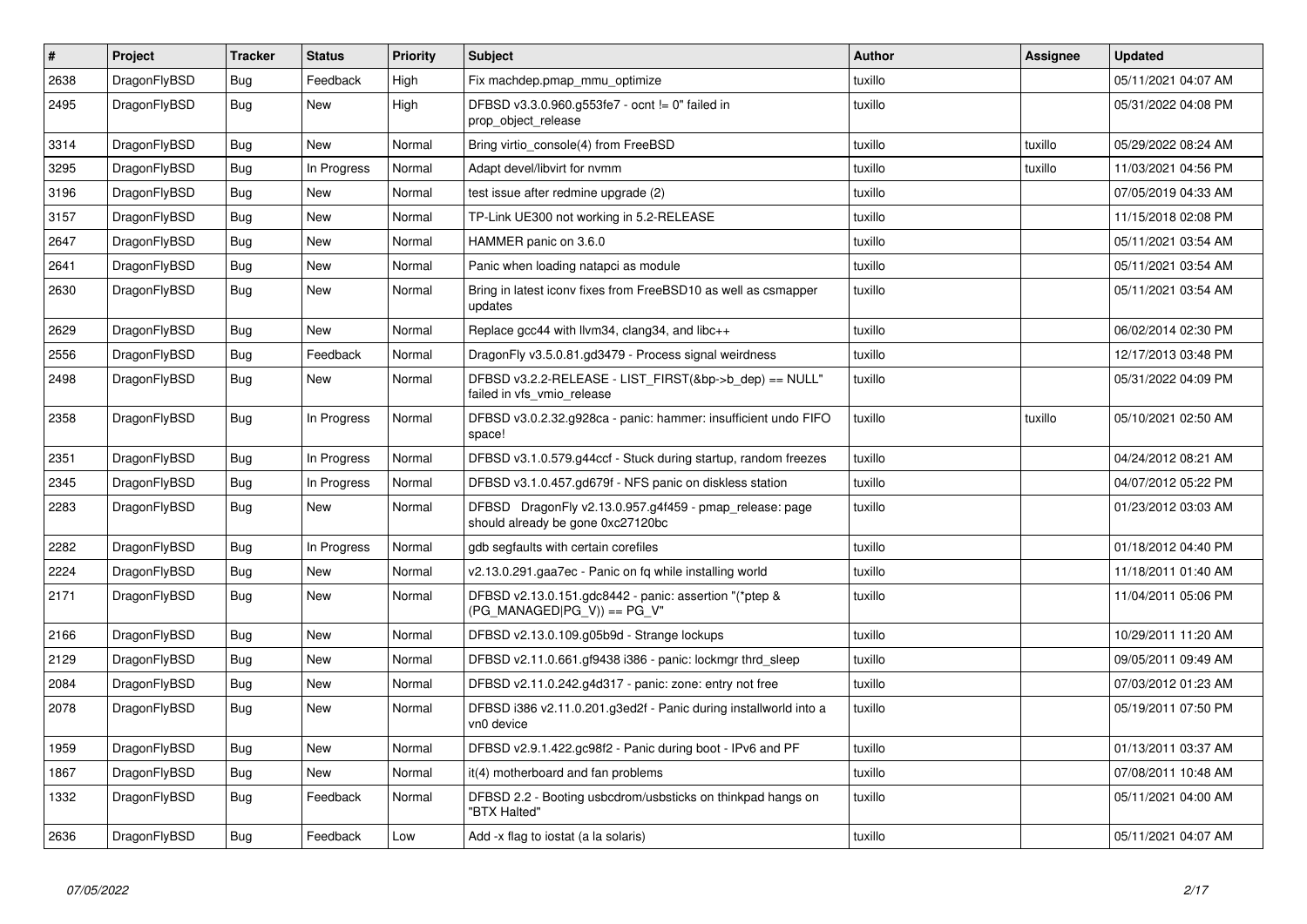| $\vert$ # | Project      | <b>Tracker</b> | <b>Status</b> | <b>Priority</b> | <b>Subject</b>                                                                                            | <b>Author</b>     | Assignee | <b>Updated</b>      |
|-----------|--------------|----------------|---------------|-----------------|-----------------------------------------------------------------------------------------------------------|-------------------|----------|---------------------|
| 2631      | DragonFlyBSD | Bug            | In Progress   | Low             | Verify library versioning current with full package build and switch it<br>on (after publishing packages) | tuxillo           |          | 05/11/2021 04:06 AM |
| 1819      | DragonFlyBSD | Bug            | In Progress   | Low             | truss - Major revamping task list                                                                         | tuxillo           | tuxillo  | 11/27/2021 08:45 AM |
| 2140      | DragonFlyBSD | <b>Bug</b>     | <b>New</b>    | High            | hammer io delallocate panic with 'duplicate entry' message                                                | ttw               |          | 10/07/2011 12:22 PM |
| 3231      | DragonFlyBSD | <b>Bug</b>     | New           | Normal          | wifi drops on 5.8                                                                                         | tse               |          | 04/06/2020 05:08 AM |
| 3225      | DragonFlyBSD | Bug            | <b>New</b>    | Normal          | nfsd freeze when using qemu                                                                               | tse               |          | 03/17/2020 11:52 AM |
| 3208      | DragonFlyBSD | Bug            | <b>New</b>    | Normal          | Crash related to nfsd                                                                                     | tse               |          | 06/11/2020 05:52 AM |
| 3199      | DragonFlyBSD | <b>Bug</b>     | <b>New</b>    | Normal          | PFS label not found panic                                                                                 | tse               |          | 08/21/2019 03:51 AM |
| 3197      | DragonFlyBSD | Bug            | <b>New</b>    | Normal          | DragonFly upgrades                                                                                        | tse               |          | 04/18/2020 04:18 PM |
| 3170      | DragonFlyBSD | Bug            | New           | Normal          | repeatable nfsd crash                                                                                     | tse               |          | 06/11/2020 05:52 AM |
| 806       | DragonFlyBSD | Bug            | Feedback      | Normal          | boot error on MacBook                                                                                     | tralamazza        |          | 06/04/2022 05:28 AM |
| 3319      | DragonFlyBSD | Bug            | New           | Normal          | setproctitle() calls can change effect of later setproctitle() calls                                      | tonyc             |          | 06/29/2022 06:10 PM |
| 3252      | DragonFlyBSD | Bug            | <b>New</b>    | Normal          | tcsetattr/tcgetattr set errno incorrectly on non-TTY                                                      | tonyc             |          | 10/26/2020 09:34 PM |
| 1579      | DragonFlyBSD | Bug            | Feedback      | Normal          | dfly 2.4.1 does not like HP DL360G4p and Smart Array 6400 with<br><b>MSA20</b>                            | tomaz.borstnar    | tuxillo  | 06/02/2014 02:44 PM |
| 1282      | DragonFlyBSD | <b>Bug</b>     | Feedback      | Normal          | panic (trap 12) when booting SMP kernel on Atom 330 (dual core)                                           | tomaz.borstnar    |          | 05/11/2021 04:00 AM |
| 2473      | DragonFlyBSD | <b>Bug</b>     | New           | Normal          | Kernel crash when trying to up the wpi0 device (Dfly<br>v3.3.0.758.g47388-DEVELOPMENT)                    | tomaz             |          | 02/24/2014 08:50 AM |
| 2930      | DragonFlyBSD | <b>Bug</b>     | <b>New</b>    | High            | 'objcache' causes panic during 'nfs_readdir'                                                              | tofergus          |          | 07/26/2016 01:09 PM |
| 2931      | DragonFlyBSD | Bug            | <b>New</b>    | Low             | gdb' of 'vkernel' unable to print backtrace                                                               | tofergus          |          | 07/26/2016 01:51 PM |
| 2812      | DragonFlyBSD | <b>Bug</b>     | <b>New</b>    | Normal          | Panic on Intel DE3815TYKHE                                                                                | tmorp             |          | 05/14/2015 03:14 PM |
| 3266      | DragonFlyBSD | <b>Bug</b>     | <b>New</b>    | High            | Filesystems broken due to "KKASSERT(count &<br>TOK COUNTMASK);"                                           | tkusumi           |          | 03/15/2021 01:21 PM |
| 3316      | DragonFlyBSD | <b>Bug</b>     | <b>New</b>    | Normal          | hammer2 dirent create() allows creating >1 dirents with the same<br>name                                  | tkusumi           |          | 06/05/2022 12:35 PM |
| 3312      | DragonFlyBSD | Submit         | <b>New</b>    | Normal          | hammer2: redundant chain modify after chain creation                                                      | tkusumi           |          | 05/15/2022 01:35 PM |
| 3269      | DragonFlyBSD | Bug            | In Progress   | Normal          | Is double-buffer'd buf still required by HAMMER2?                                                         | tkusumi           |          | 05/12/2021 04:09 PM |
| 3249      | DragonFlyBSD | Bug            | New           | Normal          | HAMMER2 fsync(2) not working properly                                                                     | tkusumi           |          | 09/21/2020 07:07 AM |
| 3246      | DragonFlyBSD | <b>Bug</b>     | <b>New</b>    | Normal          | HAMMER2 unable to handle ENOSPC properly                                                                  | tkusumi           |          | 09/04/2020 11:11 AM |
| 3184      | DragonFlyBSD | Bug            | New           | Normal          | tsleep(9) return value when PCATCH specified                                                              | tkusumi           |          | 04/03/2019 06:49 AM |
| 3142      | DragonFlyBSD | Submit         | New           | Normal          | lib/libdmsg: Unbreak using new API EVP CIPHER CTX new()                                                   | tkusumi           |          | 07/08/2018 04:18 AM |
| 2857      | DragonFlyBSD | <b>Bug</b>     | New           | Normal          | hammer stalls via bitcoin-qt                                                                              | tkusumi           |          | 11/30/2015 06:52 AM |
| 2459      | DragonFlyBSD | <b>Bug</b>     | Feedback      | Normal          | apic problems with HP Probook 4510s                                                                       | thowe             |          | 11/27/2021 08:22 AM |
| 2296      | DragonFlyBSD | Bug            | In Progress   | High            | panic: assertion "m->wire count > 0" failed                                                               | thomas.nikolajsen |          | 08/30/2012 06:09 AM |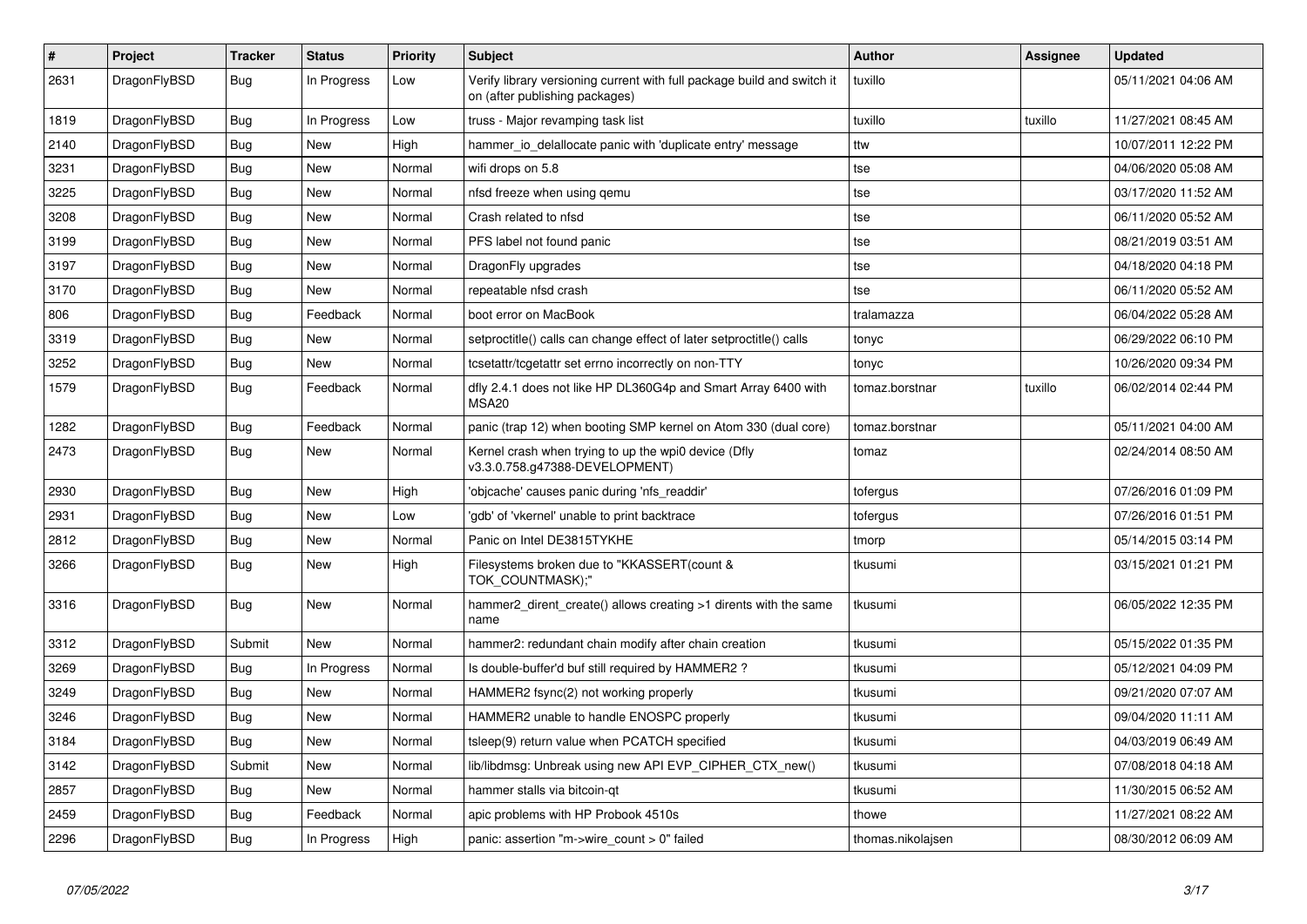| $\pmb{\#}$ | Project      | <b>Tracker</b> | <b>Status</b> | <b>Priority</b> | <b>Subject</b>                                                                                           | <b>Author</b>     | Assignee | <b>Updated</b>      |
|------------|--------------|----------------|---------------|-----------------|----------------------------------------------------------------------------------------------------------|-------------------|----------|---------------------|
| 2609       | DragonFlyBSD | Bug            | New           | Normal          | master: panic: assertion<br>"LWKT_TOKEN_HELD_ANY(vm_object_token(object))" failed in<br>swp_pager_lookup | thomas.nikolajsen |          | 11/28/2013 11:36 AM |
| 2436       | DragonFlyBSD | Bug            | New           | Normal          | panic: assertion "lp->lwp_qcpu == dd->cpuid" failed in<br>dfly_acquire_curproc                           | thomas.nikolaisen |          | 01/23/2013 11:07 AM |
| 1984       | DragonFlyBSD | Bug            | New           | Normal          | hammer mount fails after crash - HAMMER: FIFO record bad head<br>signature                               | thomas.nikolajsen |          | 03/08/2011 06:57 PM |
| 285        | DragonFlyBSD | <b>Bug</b>     | Feedback      | Low             | interrupt latency with re without ip address configured                                                  | thomas.nikolajsen |          | 02/20/2014 10:30 AM |
| 1127       | DragonFlyBSD | Bug            | Feedback      | Low             | cdrom drive not detected                                                                                 | tgr               | corecode | 01/15/2015 08:55 AM |
| 3113       | DragonFlyBSD | <b>Bug</b>     | In Progress   | Urgent          | Booting vKernel fails due being out of swap space                                                        | tcullen           |          | 05/11/2021 04:14 AM |
| 3135       | DragonFlyBSD | Submit         | New           | Normal          | Add EVFILT_RECV and EVFILT_SEND                                                                          | tautolog          |          | 05/25/2018 09:59 PM |
| 3036       | DragonFlyBSD | Bug            | New           | Normal          | panic in icmp_redirect_start() ASSERT_IN_NETISR(0)                                                       | tautolog          |          | 05/11/2017 07:27 PM |
| 2921       | DragonFlyBSD | Submit         | New           | Normal          | Allow moused to accept userland mouse events                                                             | tautolog          |          | 05/11/2021 04:08 AM |
| 3205       | DragonFlyBSD | <b>Bug</b>     | Feedback      | High            | Go compiler net test failing                                                                             | t dfbsd           | tuxillo  | 05/10/2021 02:45 AM |
| 2915       | DragonFlyBSD | Bug            | <b>New</b>    | High            | Hammer mirror-copy problem                                                                               | t dfbsd           |          | 08/25/2016 05:28 AM |
| 3217       | DragonFlyBSD | Bug            | New           | Normal          | rescue tools: make install fails if rescue folder doesn't exist                                          | t dfbsd           |          | 11/27/2019 08:16 PM |
| 2509       | DragonFlyBSD | Bug            | New           | Normal          | Redefinition of DIRBLKSIZ in restore(8)                                                                  | swildner          |          | 06/04/2022 04:40 AM |
| 1913       | DragonFlyBSD | <b>Bug</b>     | <b>New</b>    | Normal          | panic: assertion: ip->flush_state != HAMMER_FST_FLUSH in<br>hammer flush inode core                      | swildner          |          | 11/20/2010 05:27 PM |
| 1907       | DragonFlyBSD | Bug            | <b>New</b>    | Normal          | Hammer crash in hammer_flusher_flush()                                                                   | swildner          |          | 11/11/2010 05:07 AM |
| 243        | DragonFlyBSD | Bug            | Feedback      | Normal          | weird behavior in the shell                                                                              | swildner          |          | 05/31/2022 02:51 PM |
| 2082       | DragonFlyBSD | <b>Bug</b>     | New           | Normal          | dfbsd 2.10.1 amd64 - mc port build error with 'bmake bin-install'                                        | sun-doctor        |          | 05/25/2011 07:18 PM |
| 2020       | DragonFlyBSD | <b>Bug</b>     | New           | Low             | Port brcm80211 driver from Linux to DragonFly BSD                                                        | studer            |          | 03/05/2011 10:54 PM |
| 2055       | DragonFlyBSD | Bug            | New           | Normal          | $ssh + IPV6 + bridge \Rightarrow$ connection freezes                                                     | steve             |          | 04/24/2011 07:13 PM |
| 2004       | DragonFlyBSD | Bug            | New           | Normal          | LWKT WAIT IPIQ panic                                                                                     | steve             |          | 03/08/2011 05:46 PM |
| 3129       | DragonFlyBSD | <b>Bug</b>     | <b>New</b>    | High            | Kernel panic with 5.2.0 on A2SDi-4C-HLN4F                                                                | stateless         |          | 04/24/2018 12:50 AM |
| 2587       | DragonFlyBSD | <b>Bug</b>     | New           | Normal          | SATA DVD writer not detected by DragonFly                                                                | srussell          |          | 09/04/2020 08:55 AM |
| 2586       | DragonFlyBSD | Bug            | New           | Normal          | pf: "modulate" state seems problematic                                                                   | srussell          |          | 09/25/2013 07:36 PM |
| 2077       | DragonFlyBSD | Bug            | New           | Normal          | USB devices conflicting                                                                                  | srussell          |          | 05/17/2011 05:12 PM |
| 2936       | DragonFlyBSD | <b>Bug</b>     | New           | Normal          | loader.efi crashes while loading kernel                                                                  | spaceille         |          | 08/20/2016 06:17 AM |
| 1964       | DragonFlyBSD | <b>Bug</b>     | <b>New</b>    | Normal          | iwn (panic assertion : wlan assert serialized)                                                           | sjmm.ptr          | josepht  | 02/01/2011 12:57 PM |
| 2141       | DragonFlyBSD | <b>Bug</b>     | New           | Urgent          | loader and/or documentation broken                                                                       | sjg               |          | 01/20/2012 10:51 AM |
| 2061       | DragonFlyBSD | Bug            | New           | Normal          | USB keyboard boot panic                                                                                  | sjg               |          | 05/04/2012 12:20 AM |
| 1786       | DragonFlyBSD | Bug            | New           | Normal          | Calling NULL function pointer initiates panic loop                                                       | sjg               |          | 10/11/2010 05:28 PM |
| 1302       | DragonFlyBSD | Bug            | In Progress   | Normal          | Checkpoint regression?                                                                                   | sjg               | sjg      | 07/10/2013 05:22 PM |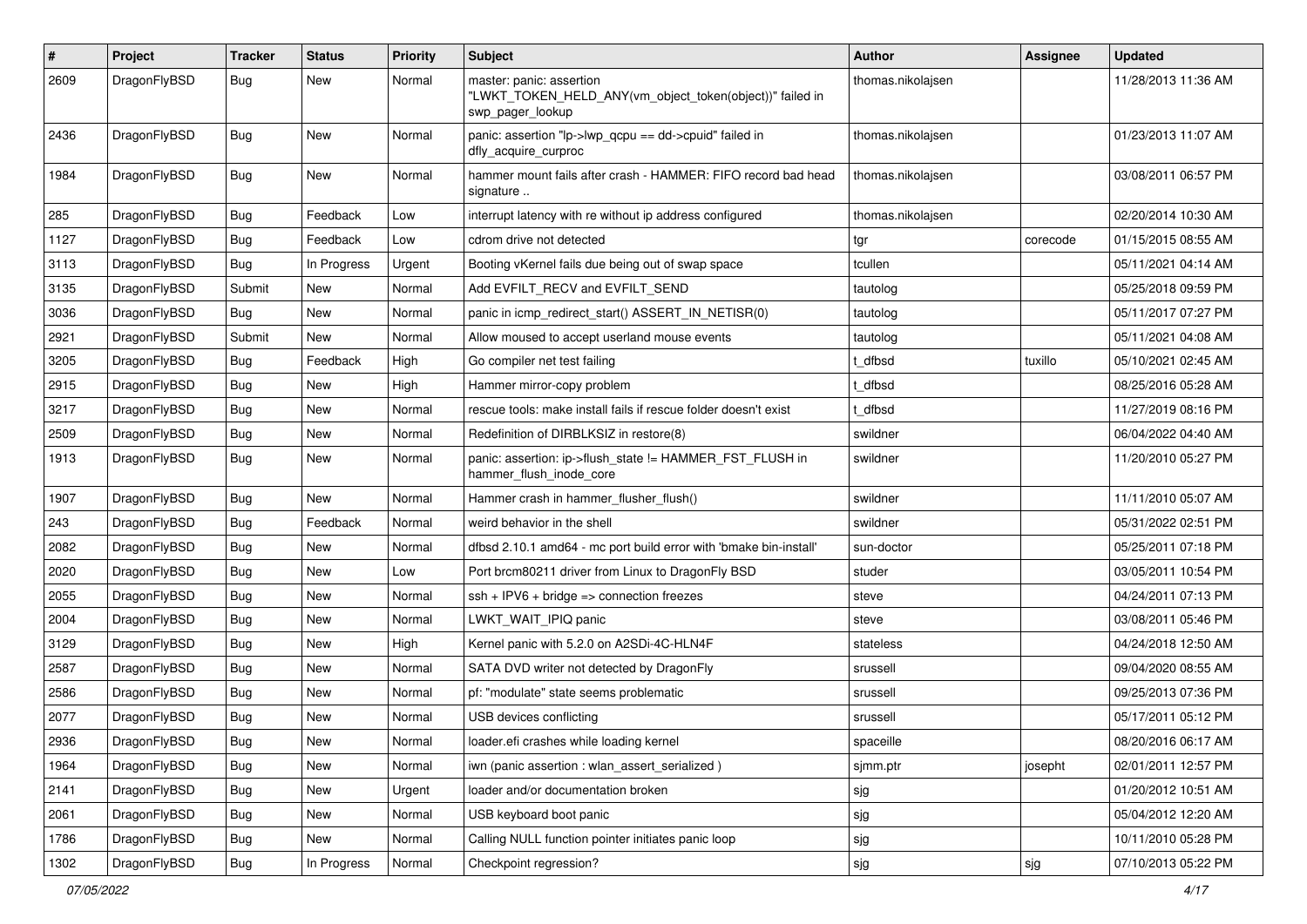| #    | Project      | <b>Tracker</b> | <b>Status</b> | <b>Priority</b> | <b>Subject</b>                                                                                  | Author     | Assignee | <b>Updated</b>      |
|------|--------------|----------------|---------------|-----------------|-------------------------------------------------------------------------------------------------|------------|----------|---------------------|
| 2891 | DragonFlyBSD | <b>Bug</b>     | <b>New</b>    | Normal          | Kernel panic in IEEE802.11 related code                                                         | shamaz     |          | 05/29/2016 05:49 PM |
| 2863 | DragonFlyBSD | <b>Bug</b>     | <b>New</b>    | Normal          | HAMMER synch tid is zero                                                                        | shamaz     |          | 12/12/2015 11:24 PM |
| 2820 | DragonFlyBSD | <b>Bug</b>     | <b>New</b>    | Normal          | TP-Link USB Wi-Fi adapter cannot be reattached to the system                                    | shamaz     |          | 05/22/2015 09:45 PM |
| 1961 | DragonFlyBSD | Bug            | <b>New</b>    | Normal          | Can't create dump from DDB                                                                      | shamaz     |          | 01/29/2011 09:02 PM |
| 1935 | DragonFlyBSD | <b>Bug</b>     | <b>New</b>    | Normal          | mouse does not work after switching between x and console                                       | shamaz     |          | 12/13/2010 10:06 AM |
| 1884 | DragonFlyBSD | <b>Bug</b>     | New           | Normal          | System completely freezes while listening music (devbuf: malloc<br>limit exceeded)              | shamaz     |          | 01/24/2011 05:00 PM |
| 2124 | DragonFlyBSD | <b>Bug</b>     | New           | Normal          | getty repeating too quickly on port /dev/ttyv0                                                  | sgeorge.ml |          | 09/01/2011 04:28 AM |
| 2396 | DragonFlyBSD | Bug            | Feedback      | High            | Latest 3.1 development version core dumps while destroying master<br><b>PFS</b>                 | sgeorge    |          | 01/23/2013 04:10 PM |
| 2347 | DragonFlyBSD | Bug            | Feedback      | High            | Hammer PFSes destroy does not give back full space allocated to<br><b>PFS</b>                   | sgeorge    |          | 07/19/2012 01:11 AM |
| 3160 | DragonFlyBSD | Submit         | In Progress   | Normal          | State the implementation difference in pkill/pgrep manual                                       | sevan      | tuxillo  | 06/03/2022 05:15 PM |
| 2933 | DragonFlyBSD | Submit         | New           | Normal          | Remove unix domain socket support from cat(1)                                                   | sevan      |          | 08/01/2016 08:10 PM |
| 2924 | DragonFlyBSD | Bug            | <b>New</b>    | Normal          | cat -v fails to tag characters in extended table with M- prefix with<br>some locales            | sevan      |          | 07/11/2016 07:18 AM |
| 2100 | DragonFlyBSD | <b>Bug</b>     | Feedback      | Normal          | devfs related panic                                                                             | sepherosa  | alexh    | 07/10/2011 02:29 PM |
| 2042 | DragonFlyBSD | <b>Bug</b>     | <b>New</b>    | Normal          | kernel panic, when run boot0cfg                                                                 | sepherosa  |          | 05/31/2022 03:01 PM |
| 1944 | DragonFlyBSD | <b>Bug</b>     | <b>New</b>    | Normal          | panic: backing_object 0xdea7b258 was somehow re-referenced<br>during collapse!                  | sepherosa  |          | 12/27/2010 02:06 AM |
| 2123 | DragonFlyBSD | <b>Bug</b>     | <b>New</b>    | Normal          | hammer is losing files                                                                          | schmir     |          | 08/30/2011 07:56 PM |
| 3047 | DragonFlyBSD | <b>Bug</b>     | New           | Normal          | HAMMER critical write error                                                                     | samuel     |          | 06/19/2019 09:50 AM |
| 2549 | DragonFlyBSD | Bug            | In Progress   | Normal          | netgraph7: Kernel page fault.                                                                   | russiane39 | nant     | 05/10/2013 11:20 PM |
| 2316 | DragonFlyBSD | <b>Bug</b>     | New           | Normal          | Ungraceful invalid password handling for adding a new user in the<br>installer                  | rune       |          | 04/27/2012 11:23 PM |
| 2423 | DragonFlyBSD | Bug            | New           | Urgent          | After multiple panics/locks, hitting KKASSERT in<br>hammer init cursor                          | rumcic     |          | 09/18/2012 02:28 AM |
| 2080 | DragonFlyBSD | <b>Bug</b>     | <b>New</b>    | Normal          | panic: lockmgr thrd_sleep: called from interrupt, ipi, or hard code<br>section                  | rumcic     |          | 05/30/2011 05:06 PM |
| 2072 | DragonFlyBSD | <b>Bug</b>     | <b>New</b>    | Normal          | Fatal trap 12: stopped at lwkt_send_ipiq3                                                       | rumcic     |          | 05/17/2011 04:12 AM |
| 1975 | DragonFlyBSD | Bug            | New           | Normal          | Applications seg fault in select() and poll()                                                   | rumcic     |          | 05/31/2022 02:58 PM |
| 1874 | DragonFlyBSD | <b>Bug</b>     | New           | Normal          | mpd listening on all IPs, accepting only on one                                                 | rumcic     |          | 05/08/2011 01:01 PM |
| 1873 | DragonFlyBSD | <b>Bug</b>     | New           | Normal          | Panic upon usb mouse detach and reattaching                                                     | rumcic     |          | 02/01/2011 09:53 AM |
| 1580 | DragonFlyBSD | Bug            | Feedback      | Normal          | Panic (Fatal trap 12: page fault while in kernel mode) while playing<br>with pf and netif names | rumcic     |          | 12/21/2018 01:21 AM |
| 1489 | DragonFlyBSD | <b>Bug</b>     | Feedback      | Normal          | panic: ufs_dirbad: bad dir                                                                      | rumcic     |          | 03/10/2013 04:34 AM |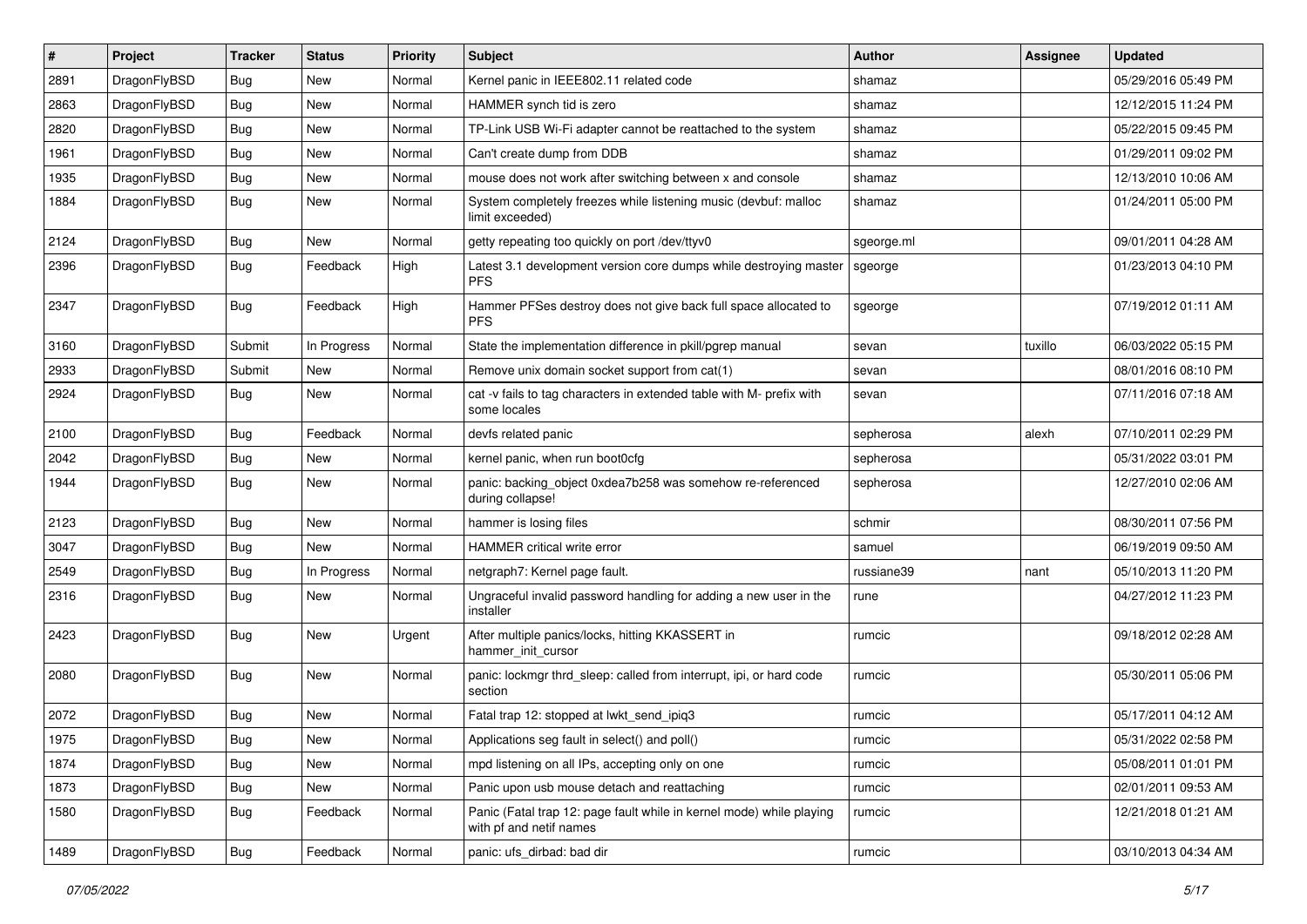| $\#$ | Project      | <b>Tracker</b> | <b>Status</b> | <b>Priority</b> | <b>Subject</b>                                                                                                                                                                                    | <b>Author</b> | <b>Assignee</b> | <b>Updated</b>      |
|------|--------------|----------------|---------------|-----------------|---------------------------------------------------------------------------------------------------------------------------------------------------------------------------------------------------|---------------|-----------------|---------------------|
| 1250 | DragonFlyBSD | Bug            | Feedback      | Normal          | Panic upon plugging an USB flash drive into the machine                                                                                                                                           | rumcic        |                 | 03/10/2013 05:17 AM |
| 1249 | DragonFlyBSD | Bug            | Feedback      | Normal          | panic: ffs vfree: freeing free inode                                                                                                                                                              | rumcic        |                 | 03/10/2013 05:13 AM |
| 1218 | DragonFlyBSD | Bug            | In Progress   | Normal          | panic: assertion: $error == 0$ in hammer_start_transaction                                                                                                                                        | rumcic        |                 | 05/11/2021 04:00 AM |
| 1192 | DragonFlyBSD | Submit         | New           | Normal          | KKASSERTs in sys/kern/uipc_{msg,socket}.c are too strict                                                                                                                                          | rumcic        |                 | 05/11/2021 04:07 AM |
| 998  | DragonFlyBSD | Bug            | In Progress   | Normal          | Unconfiguring a vn while it is mounted                                                                                                                                                            | rumcic        | tuxillo         | 05/11/2021 04:00 AM |
| 2887 | DragonFlyBSD | Bug            | New           | Low             | Missing extattr_namespace_to_string and<br>extattr string to namespace functions                                                                                                                  | rubenk        |                 | 02/06/2016 05:09 AM |
| 3141 | DragonFlyBSD | Bug            | <b>New</b>    | Normal          | dhclient blocks boot process                                                                                                                                                                      | rowo          |                 | 12/16/2018 11:01 AM |
| 2738 | DragonFlyBSD | Bug            | <b>New</b>    | Normal          | Hammer: Strange behavior when trying to recover old version of<br>moved file                                                                                                                      | roland        |                 | 11/20/2014 08:02 AM |
| 2626 | DragonFlyBSD | <b>Bug</b>     | <b>New</b>    | Normal          | iwn driver drops with error: "firmware error 'iwn intr: fatal firmware<br>error"                                                                                                                  | rodyaj        |                 | 01/09/2014 05:50 AM |
| 600  | DragonFlyBSD | <b>Bug</b>     | <b>New</b>    | Low             | /sys/libkern/karc4random                                                                                                                                                                          | robin_carey5  | profmakx        | 01/19/2015 03:07 AM |
| 2430 | DragonFlyBSD | Bug            | <b>New</b>    | Normal          | Alternate Password Hash method                                                                                                                                                                    | robin.carey1  |                 | 10/07/2012 06:28 AM |
| 2138 | DragonFlyBSD | <b>Bug</b>     | <b>New</b>    | Normal          | > 100% CPU usage                                                                                                                                                                                  | robin.carey1  |                 | 09/26/2011 12:20 PM |
| 1836 | DragonFlyBSD | <b>Bug</b>     | <b>New</b>    | Normal          | Incorrect TCP checksum show up in tcpdump                                                                                                                                                         | robgar1       |                 | 05/15/2022 11:22 AM |
| 2822 | DragonFlyBSD | <b>Bug</b>     | <b>New</b>    | Normal          | USB 3.0 stick throws "reading primary partition table: error<br>accessing offset 000[] for 152" error, while the stick works on any<br>other OS I tested                                          | revuwa        | profmakx        | 06/29/2015 05:56 AM |
| 2675 | DragonFlyBSD | Bug            | <b>New</b>    | Low             | Ultimate N WiFi Link 5300 get iwn_intr: fatal firmware error on 5GHz                                                                                                                              | revuwa        |                 | 05/11/2021 04:07 AM |
| 3313 | DragonFlyBSD | Bug            | New           | Normal          | Can't boot from my live USB at all. The kernel loading process<br>hangs.                                                                                                                          | rempas        |                 | 06/03/2022 12:16 AM |
| 1560 | DragonFlyBSD | <b>Bug</b>     | Feedback      | Normal          | Unable to modify partition table on ThinkPad T61p during install                                                                                                                                  | rehsack       |                 | 01/15/2015 08:57 AM |
| 2371 | DragonFlyBSD | Bug            | <b>New</b>    | Normal          | Timezone problem with America/Sao Paulo                                                                                                                                                           | raitech       |                 | 05/17/2012 01:42 PM |
| 1942 | DragonFlyBSD | <b>Bug</b>     | <b>New</b>    | Normal          | locking against myself in getcacheblk()?                                                                                                                                                          | qhwt.dfly     |                 | 05/31/2022 02:15 PM |
| 1917 | DragonFlyBSD | Bug            | <b>New</b>    | Normal          | panic: assertion: (RB_EMPTY(&ip->rec_tree) && (ip->flags &<br>HAMMER_INODE_XDIRTY) == 0)    (!RB_EMPTY(&ip->rec_tree)<br>&& (ip->flags & HAMMER_INODE_XDIRTY) != 0) in<br>hammer flush inode done | qhwt.dfly     |                 | 11/24/2010 03:23 AM |
| 1876 | DragonFlyBSD | Bug            | <b>New</b>    | Normal          | devfs in jail + logging out from console(ttyv1+) -> panic                                                                                                                                         | qhwt.dfly     | tuxillo         | 05/31/2022 03:24 PM |
| 1577 | DragonFlyBSD | Bug            | Feedback      | Normal          | panic: assertion: leaf->base.obj id == ip->obj id in<br>hammer_ip_delete_range                                                                                                                    | qhwt+dfly     |                 | 05/11/2021 04:01 AM |
| 1387 | DragonFlyBSD | Bug            | Feedback      | Normal          | zero-size malloc and ps: kvm getprocs: Bad address                                                                                                                                                | qhwt+dfly     |                 | 05/11/2021 04:00 AM |
| 1368 | DragonFlyBSD | Bug            | In Progress   | Normal          | suspend signal race?                                                                                                                                                                              | qhwt+dfly     |                 | 05/11/2021 03:51 AM |
| 570  | DragonFlyBSD | <b>Bug</b>     | Feedback      | Normal          | 1.8.x: ACPI problems                                                                                                                                                                              | qhwt+dfly     |                 | 06/02/2014 03:45 AM |
| 3245 | DragonFlyBSD | <b>Bug</b>     | <b>New</b>    | Normal          | panic: free: guard1x fail, i915 load from loader.conf                                                                                                                                             | polachok      |                 | 08/21/2020 10:36 AM |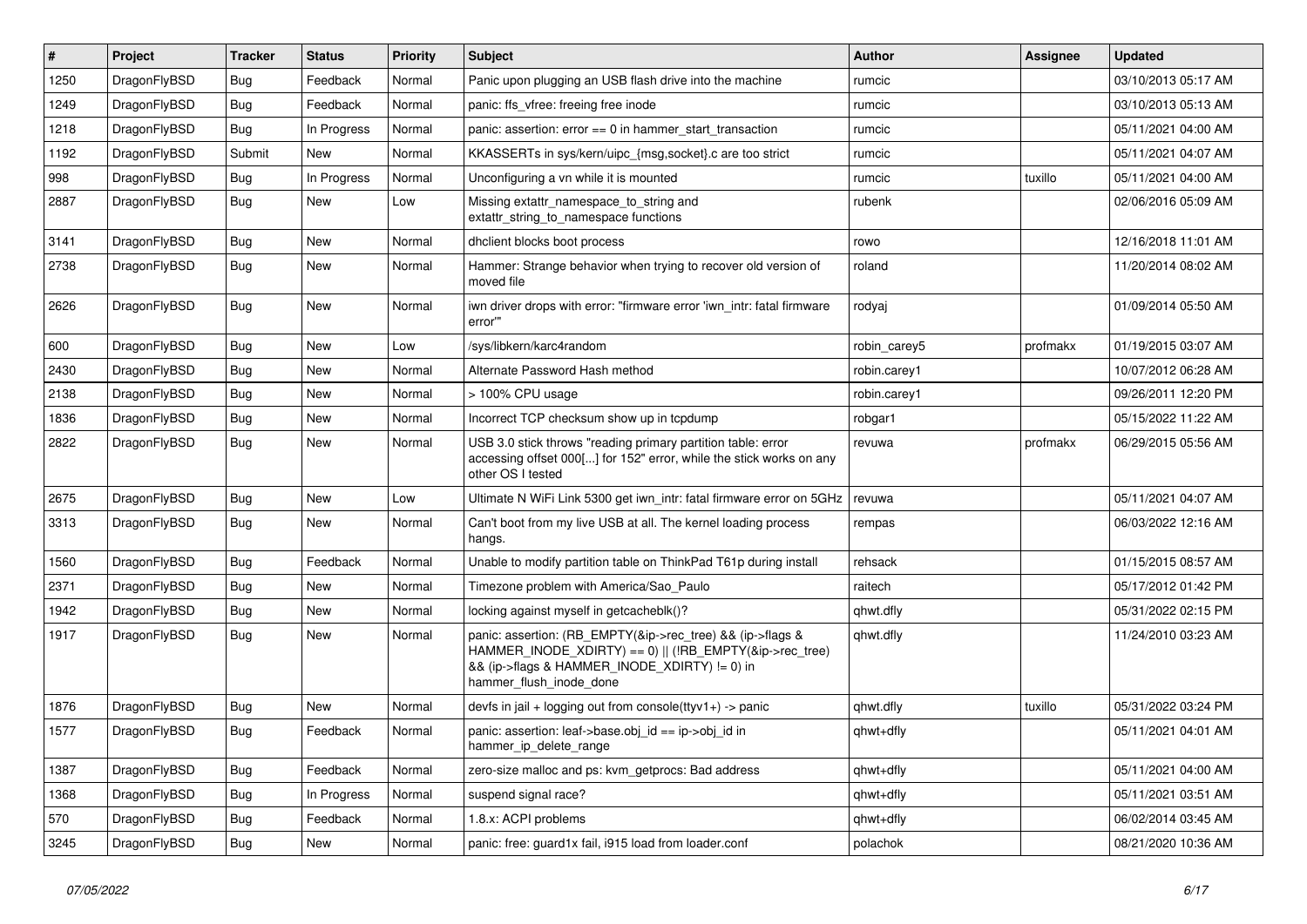| $\sharp$ | Project      | <b>Tracker</b> | <b>Status</b> | <b>Priority</b> | Subject                                                                                                        | Author   | Assignee | <b>Updated</b>      |
|----------|--------------|----------------|---------------|-----------------|----------------------------------------------------------------------------------------------------------------|----------|----------|---------------------|
| 1101     | DragonFlyBSD | <b>Bug</b>     | Feedback      | Normal          | ohci related panic                                                                                             | polachok |          | 05/11/2021 04:00 AM |
| 2496     | DragonFlyBSD | Bug            | New           | Normal          | NTFS malloc limit exceeded                                                                                     | plasmob  | tuxillo  | 02/19/2013 08:47 AM |
| 3302     | DragonFlyBSD | <b>Bug</b>     | New           | Normal          | Will not boot on System76 Lemur Pro (lemp10)                                                                   | piecuch  |          | 11/03/2021 10:21 AM |
| 3298     | DragonFlyBSD | <b>Bug</b>     | New           | Normal          | Running "w" and having logged in via XDM through VNC, "w" prints<br>an extra error message                     | piecuch  |          | 10/25/2021 09:16 AM |
| 3239     | DragonFlyBSD | Bug            | New           | Normal          | unable to SIGKILL glitched emacs                                                                               | piecuch  |          | 05/26/2020 03:30 AM |
| 3238     | DragonFlyBSD | Bug            | New           | Normal          | race conditions when printing from vkernel console                                                             | piecuch  |          | 05/19/2020 02:50 PM |
| 2547     | DragonFlyBSD | <b>Bug</b>     | New           | High            | crashed while doing a dry run of pkg_rolling-replace                                                           | phma     |          | 04/18/2013 10:40 PM |
| 3247     | DragonFlyBSD | <b>Bug</b>     | New           | Normal          | Kernel panic doing nothing much                                                                                | phma     |          | 09/12/2020 11:40 PM |
| 2816     | DragonFlyBSD | Bug            | <b>New</b>    | Normal          | A multitasking process being debugged can get stuck                                                            | phma     |          | 05/19/2015 03:57 AM |
| 2611     | DragonFlyBSD | <b>Bug</b>     | New           | Normal          | Change in IP address results in network not working                                                            | phma     |          | 12/05/2013 07:55 PM |
| 2557     | DragonFlyBSD | <b>Bug</b>     | <b>New</b>    | Normal          | stock 3.4.1 kernel halts during booting if dm and dm_target_crypt<br>are loaded and RAID controller is present | phma     |          | 05/12/2013 10:38 PM |
| 2389     | DragonFlyBSD | Bug            | New           | Normal          | computer crashed while listing processes                                                                       | phma     |          | 06/18/2012 02:49 PM |
| 2387     | DragonFlyBSD | Bug            | New           | Normal          | hammer ignores -t during dedup                                                                                 | phma     |          | 06/17/2012 12:30 PM |
| 2331     | DragonFlyBSD | Bug            | <b>New</b>    | Normal          | reading mouse mode from unopen file descriptor hangs mouse<br>driver                                           | phma     |          | 03/14/2012 09:43 AM |
| 2311     | DragonFlyBSD | Bug            | <b>New</b>    | Normal          | Xorg crash having something to do with drm                                                                     | phma     |          | 02/22/2012 09:59 AM |
| 2306     | DragonFlyBSD | Bug            | New           | Normal          | a crash starts the kernel debugger in text mode, but just reboots in X                                         | phma     |          | 02/11/2012 08:02 PM |
| 1559     | DragonFlyBSD | Bug            | New           | Normal          | kernel trap                                                                                                    | phma     |          | 11/27/2021 08:43 AM |
| 2552     | DragonFlyBSD | Bug            | New           | Low             | hammer recovery should indicate progress                                                                       | phma     |          | 05/03/2013 12:13 AM |
| 1990     | DragonFlyBSD | Bug            | New           | Normal          | /mnt too large to mount                                                                                        | peur.neu |          | 02/16/2011 11:24 PM |
| 1951     | DragonFlyBSD | Bug            | New           | Normal          | dma_timeouts at phyaddr on a good hdd                                                                          | peur.neu |          | 01/04/2011 07:12 AM |
| 1943     | DragonFlyBSD | Bug            | <b>New</b>    | Normal          | hammer assertion panic                                                                                         | peter    |          | 12/27/2010 12:45 AM |
| 3226     | DragonFlyBSD | <b>Bug</b>     | New           | Normal          | Xorg freezes in vm: thread stuck in "objtrm1"                                                                  | peeter   |          | 04/08/2020 02:10 AM |
| 2970     | DragonFlyBSD | Bug            | New           | Normal          | kernel 4.7: "Is -l" causes panic on UDF filesystem: "bgetvp -<br>overlapping buffer"                           | peeter   |          | 12/21/2016 02:46 AM |
| 599      | DragonFlyBSD | Bug            | <b>New</b>    | Urgent          | 1.9.0 reproducable panic                                                                                       | pavalos  |          | 12/22/2010 01:08 AM |
| 2898     | DragonFlyBSD | <b>Bug</b>     | New           | Normal          | <b>HAMMER</b> panic                                                                                            | pavalos  |          | 11/03/2018 07:05 AM |
| 2526     | DragonFlyBSD | <b>Bug</b>     | New           | Normal          | hammer cleanup doesn't run on first day of DST                                                                 | pavalos  |          | 10/18/2016 05:28 PM |
| 2248     | DragonFlyBSD | <b>Bug</b>     | <b>New</b>    | Normal          | sysctl panic                                                                                                   | pavalos  |          | 11/23/2011 06:23 PM |
| 2199     | DragonFlyBSD | <b>Bug</b>     | New           | Normal          | screen segfaults if utmpx isn't present                                                                        | pavalos  |          | 11/15/2011 10:52 PM |
| 2099     | DragonFlyBSD | <b>Bug</b>     | New           | Normal          | page fault panic in vm system                                                                                  | pavalos  |          | 07/10/2011 08:51 AM |
| 2048     | DragonFlyBSD | <b>Bug</b>     | New           | Normal          | panic: ffs_sync: rofs mod                                                                                      | pavalos  |          | 04/12/2011 05:45 AM |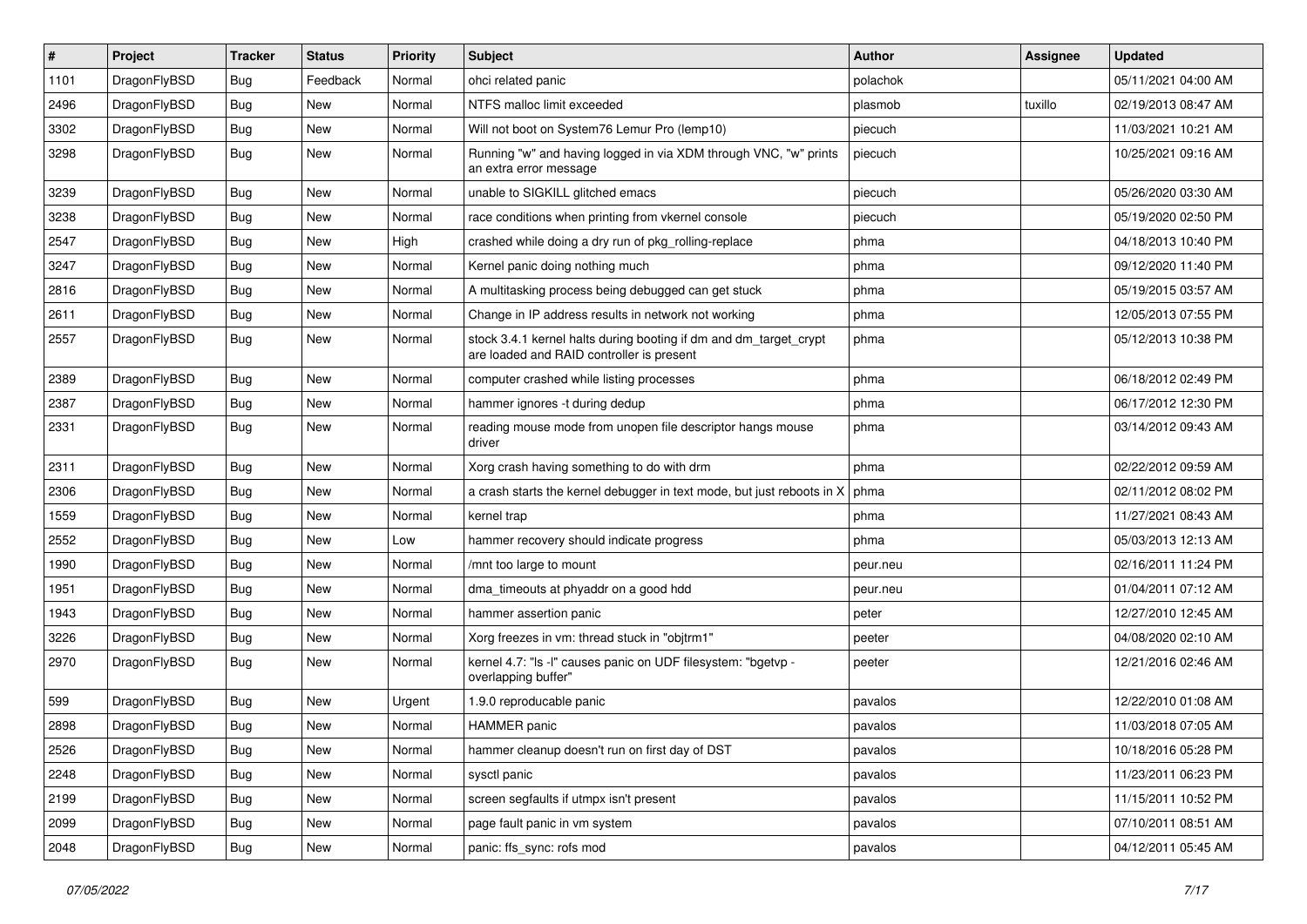| #    | Project      | <b>Tracker</b> | <b>Status</b> | <b>Priority</b> | Subject                                                                                                            | Author                 | Assignee  | <b>Updated</b>      |
|------|--------------|----------------|---------------|-----------------|--------------------------------------------------------------------------------------------------------------------|------------------------|-----------|---------------------|
| 2008 | DragonFlyBSD | <b>Bug</b>     | New           | Normal          | lwkt setcpu remote: td->td flags 00800621 console flood                                                            | pavalos                |           | 03/06/2011 09:37 PM |
| 1969 | DragonFlyBSD | <b>Bug</b>     | New           | Normal          | pf-related network problem                                                                                         | pavalos                | lentferj  | 02/01/2011 06:57 PM |
| 1949 | DragonFlyBSD | <b>Bug</b>     | New           | Normal          | iwn panic                                                                                                          | pavalos                |           | 01/30/2011 03:21 AM |
| 1946 | DragonFlyBSD | <b>Bug</b>     | New           | Normal          | ieee80211 panic                                                                                                    | pavalos                | josepht   | 01/27/2011 06:00 PM |
| 1769 | DragonFlyBSD | <b>Bug</b>     | <b>New</b>    | Normal          | panic: assertion: _tp->tt_msg->tt_cpuid == mycpuid in<br>tcp callout active                                        | pavalos                | sjg       | 05/15/2022 11:07 AM |
| 2117 | DragonFlyBSD | <b>Bug</b>     | <b>New</b>    | High            | ACPI and/or bce(4) problem with 2.11.0.673.g0d557 on HP DL380<br>G <sub>6</sub>                                    | pauska                 |           | 08/22/2011 10:15 AM |
| 2874 | DragonFlyBSD | <b>Bug</b>     | New           | Normal          | make world DESTDIR=/emptydir fails                                                                                 | pascii                 |           | 12/25/2015 07:04 AM |
| 3107 | DragonFlyBSD | Bug            | New           | Low             | ACPI interrupt storm when loading i915 on Lenovo T460                                                              | oyvinht                |           | 07/15/2020 07:01 AM |
| 3152 | DragonFlyBSD | <b>Bug</b>     | Feedback      | Normal          | Console's size in ttyv0 and single user mode is sticking to 80x25,<br>while ttyv1 can make use of the whole screen | overtime               |           | 02/24/2019 01:08 AM |
| 2802 | DragonFlyBSD | <b>Bug</b>     | New           | Normal          | USB Wifi urtwn0 crash from cd boot                                                                                 | opvalues               |           | 03/10/2015 01:07 AM |
| 2799 | DragonFlyBSD | <b>Bug</b>     | New           | Normal          | Fatal trap 12 caused by moused(8) -p/dev/cual0                                                                     | opvalues               |           | 03/04/2015 11:01 PM |
| 3052 | DragonFlyBSD | Bug            | New           | Normal          | panic DragonFly v4.8.1-RELEASE by mounting a malformed NTFS<br>image [64.000]                                      | open.source@ribose.com |           | 08/14/2017 03:22 AM |
| 3051 | DragonFlyBSD | <b>Bug</b>     | New           | Normal          | panic DragonFly v4.8.1-RELEASE by mounting a malformed NTFS<br>image [12.000]                                      | open.source@ribose.com |           | 08/14/2017 03:20 AM |
| 3049 | DragonFlyBSD | <b>Bug</b>     | <b>New</b>    | Normal          | panic DragonFly v4.8.1-RELEASE by mounting a malformed<br>msdosfs image [12.128]                                   | open.source@ribose.com |           | 08/14/2017 02:53 AM |
| 2622 | DragonFlyBSD | <b>Bug</b>     | New           | Normal          | VAIO FIT15E fn keys support                                                                                        | nonsolosoft            |           | 12/31/2013 01:31 AM |
| 2621 | DragonFlyBSD | <b>Bug</b>     | New           | Normal          | core dump using cdrom                                                                                              | nonsolosoft            |           | 12/27/2013 12:43 AM |
| 2412 | DragonFlyBSD | <b>Bug</b>     | <b>New</b>    | Normal          | wlan0 fails to get address via dhclient                                                                            | nonsolosoft            |           | 08/30/2012 05:55 AM |
| 2182 | DragonFlyBSD | <b>Bug</b>     | <b>New</b>    | Normal          | if msk PHY FIFO underrun/overflow                                                                                  | nonsolosoft            |           | 09/03/2012 06:39 AM |
| 1193 | DragonFlyBSD | <b>Bug</b>     | New           | Normal          | kernel doesn't recognize cdrom drive                                                                               | nonsolosoft            |           | 01/25/2014 09:11 PM |
| 3215 | DragonFlyBSD | <b>Bug</b>     | New           | Normal          | Hang in tcdrain(3) after write(3)                                                                                  | noloader               |           | 11/25/2019 03:08 PM |
| 2098 | DragonFlyBSD | Submit         | New           | Normal          | [PATCH] correct ath man page example<br>(/usr/src/share/man/man4/ath.4)                                            | nobody                 |           | 11/15/2011 12:27 AM |
| 2958 | DragonFlyBSD | <b>Bug</b>     | Feedback      | Normal          | Hammer FS dies during pruning after massive write load                                                             | neilb                  |           | 10/11/2016 04:20 AM |
| 2957 | DragonFlyBSD | <b>Bug</b>     | Feedback      | Normal          | swapoff -a followed by swapon -a doesn't give your swap back                                                       | neilb                  |           | 10/09/2016 04:17 AM |
| 2104 | DragonFlyBSD | <b>Bug</b>     | New           | Normal          | network configuration seg. fault on install CD                                                                     | navratil               |           | 07/26/2011 07:55 AM |
| 679  | DragonFlyBSD | <b>Bug</b>     | New           | Low             | Netgraph backward compatibility for old *LEN constants                                                             | nant                   | nant      | 02/18/2014 05:45 AM |
| 1144 | DragonFlyBSD | <b>Bug</b>     | Feedback      | Normal          | Incorrect clock under KVM                                                                                          | msylvan                |           | 03/09/2013 01:17 PM |
| 168  | DragonFlyBSD | <b>Bug</b>     | In Progress   | Normal          | Livelocked limit engaged while trying to setup IPW wireless                                                        | mschacht               | sepherosa | 05/11/2021 04:05 AM |
| 3218 | DragonFlyBSD | <b>Bug</b>     | New           | Normal          | Kernel panics are not sent to comconsole when booted over EFI                                                      | mqudsi                 |           | 12/02/2019 08:52 PM |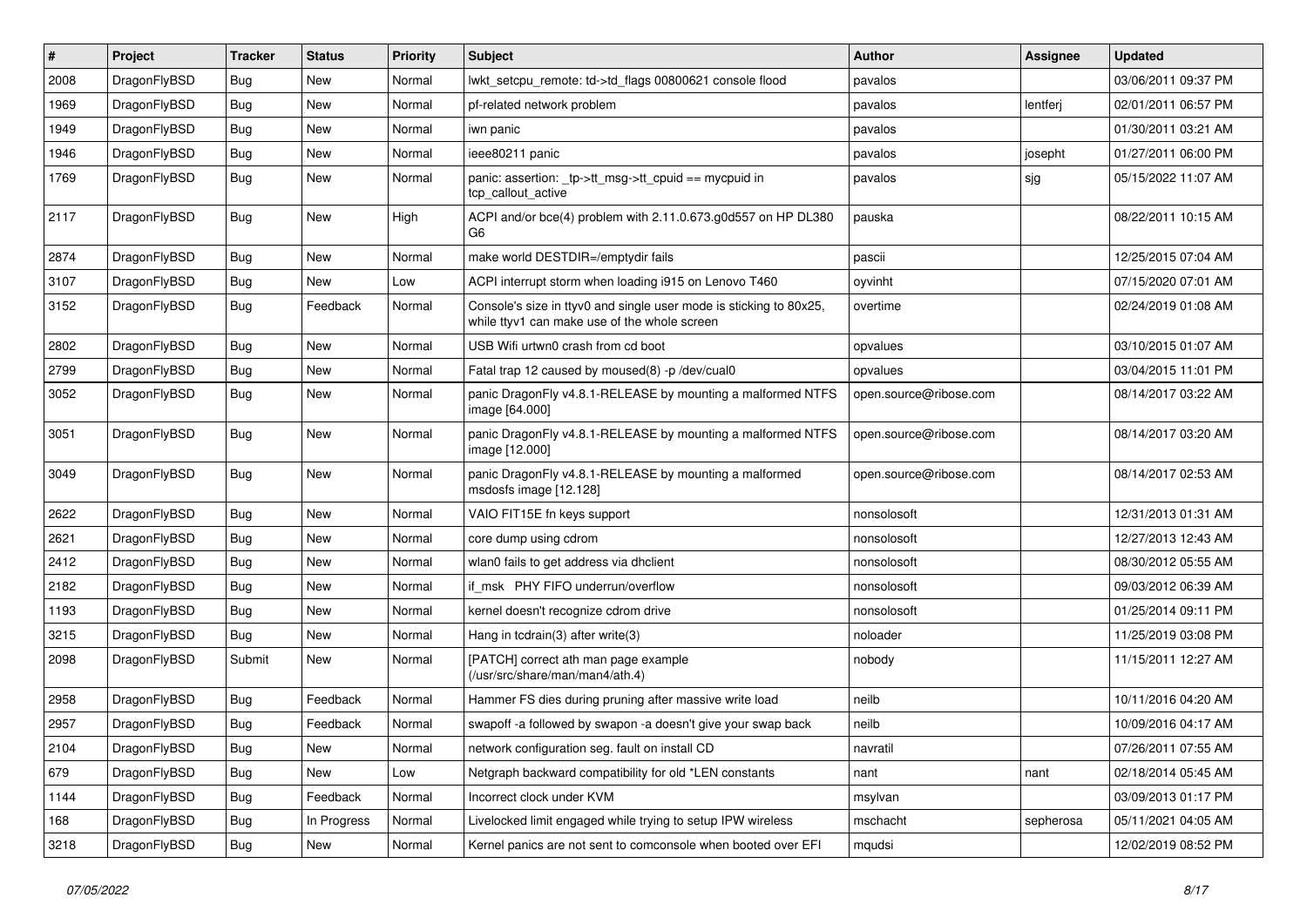| $\sharp$ | Project      | <b>Tracker</b> | <b>Status</b> | <b>Priority</b> | Subject                                                                                                 | <b>Author</b> | Assignee  | <b>Updated</b>      |
|----------|--------------|----------------|---------------|-----------------|---------------------------------------------------------------------------------------------------------|---------------|-----------|---------------------|
| 3111     | DragonFlyBSD | <b>Bug</b>     | In Progress   | High            | Mouse lags every second heavily under X11                                                               | mneumann      |           | 12/12/2017 09:46 PM |
| 3317     | DragonFlyBSD | <b>Bug</b>     | In Progress   | Normal          | Network vtnet0 not working on Hetzner cloud                                                             | mneumann      |           | 06/18/2022 03:55 AM |
| 3235     | DragonFlyBSD | <b>Bug</b>     | New           | Normal          | Kernel panic in devfs vnops.c                                                                           | mneumann      |           | 04/28/2020 07:00 AM |
| 3222     | DragonFlyBSD | <b>Bug</b>     | New           | Normal          | gcc - undefined reference to '__atomic_load' (missing libatomic?)                                       | mneumann      |           | 02/08/2020 02:45 AM |
| 2972     | DragonFlyBSD | <b>Bug</b>     | <b>New</b>    | Normal          | ipfw3 "deny to me" does not work correctly                                                              | mneumann      |           | 12/27/2016 12:11 PM |
| 2881     | DragonFlyBSD | <b>Bug</b>     | New           | Normal          | Pulseaudio hangs/resets system when starting X11                                                        | mneumann      |           | 01/09/2016 03:08 AM |
| 2788     | DragonFlyBSD | <b>Bug</b>     | New           | Normal          | ioctl GSLICEINFO: Not working for vnode slice                                                           | mneumann      |           | 02/12/2015 07:49 AM |
| 1293     | DragonFlyBSD | <b>Bug</b>     | New           | Normal          | 2.2.1-REL Installer Request                                                                             | mk            | tuxillo   | 05/11/2021 04:00 AM |
| 2644     | DragonFlyBSD | <b>Bug</b>     | Feedback      | Normal          | 3.6.0-REL trap 9 on boot                                                                                | memmerto      |           | 11/27/2021 08:08 AM |
| 2598     | DragonFlyBSD | <b>Bug</b>     | New           | Normal          | i386 via USB Booting                                                                                    | mbzadegan     |           | 10/21/2013 02:28 AM |
| 2067     | DragonFlyBSD | <b>Bug</b>     | New           | Normal          | sound/pcm: "play interrupt timeout, channel dead"                                                       | matthiasr     |           | 05/11/2021 03:55 AM |
| 1860     | DragonFlyBSD | <b>Bug</b>     | Feedback      | Normal          | Panic while creating UFS fs on vn(4) for initrd                                                         | matthias      |           | 02/29/2012 07:16 AM |
| 3035     | DragonFlyBSD | <b>Bug</b>     | New           | Normal          | panic: assertion "cpu >= 0 && cpu < ncpus" failed in netisr_cpuport<br>at /usr/src/sys/net/netisr2.h:87 | masu          |           | 05/11/2017 01:24 AM |
| 2809     | DragonFlyBSD | <b>Bug</b>     | <b>New</b>    | Normal          | hammer mirror-stream                                                                                    | masu          |           | 04/10/2015 12:33 AM |
| 2092     | DragonFlyBSD | <b>Bug</b>     | New           | Normal          | Panic: Bad link elm 0x next->prev != elm                                                                | masterblaster | dillon    | 12/04/2011 12:49 PM |
| 2370     | DragonFlyBSD | <b>Bug</b>     | New           | Normal          | panic: ffs_valloc: dup alloc                                                                            | marino        | vsrinivas | 02/01/2013 09:28 AM |
| 2167     | DragonFlyBSD | <b>Bug</b>     | <b>New</b>    | Normal          | shutdown/reboot fails after uptime msg                                                                  | marino        |           | 11/28/2011 03:01 AM |
| 2531     | DragonFlyBSD | <b>Bug</b>     | New           | Normal          | camcontrol fails to disable APM                                                                         | m.lombardi85  |           | 03/23/2013 12:28 PM |
| 2808     | DragonFlyBSD | <b>Bug</b>     | New           | Normal          | X freeze by switching between X and VT - results in black screen                                        | lukesky333    |           | 05/11/2021 03:55 AM |
| 2434     | DragonFlyBSD | <b>Bug</b>     | New           | Normal          | BTX Halted - Boot fails on USB/GUI                                                                      | lucmv         |           | 10/17/2012 08:12 PM |
| 2565     | DragonFlyBSD | <b>Bug</b>     | New           | Normal          | "ifconfig ix0 up" panic                                                                                 | Itpig402a     |           | 06/03/2013 05:46 AM |
| 3310     | DragonFlyBSD | <b>Bug</b>     | In Progress   | Normal          | NVMM+QEMU fail to boot with UEFI: Mem Assist Failed<br>[gpa=0xfffffff0]                                 | liweitianux   |           | 01/11/2022 03:22 PM |
| 3028     | DragonFlyBSD | <b>Bug</b>     | In Progress   | Normal          | installer: confusion of set/get disk encryption passphrase dialogs                                      | liweitianux   | tuxillo   | 06/03/2022 05:13 PM |
| 2917     | DragonFlyBSD | Bug            | New           | Normal          | da8: reading primary partition table: error accessing offset<br>000000000000 for 512                    | liweitianux   |           | 05/11/2021 08:43 PM |
| 2892     | DragonFlyBSD | Bug            | New           | Normal          | swap_pager:indefinite wait bufferf error                                                                | <b>Ihmwzy</b> |           | 02/21/2016 10:32 PM |
| 2421     | DragonFlyBSD | Bug            | New           | High            | Kernel panic: vm_fault: page 0xc0f70000 not busy!                                                       | lentferj      |           | 10/03/2012 08:16 AM |
| 2288     | DragonFlyBSD | Bug            | Feedback      | Normal          | Random IO performance loss introduced since January 1st                                                 | lentferj      |           | 01/23/2013 04:21 PM |
| 1939     | DragonFlyBSD | <b>Bug</b>     | <b>New</b>    | Normal          | Panic on nightly build and stress test box                                                              | lentferj      |           | 12/18/2010 08:41 AM |
| 1916     | DragonFlyBSD | <b>Bug</b>     | New           | Normal          | Constant crashes on x86_64 with UFS                                                                     | lentferj      |           | 11/21/2010 07:40 PM |
| 2529     | DragonFlyBSD | Bug            | New           | Low             | Sundance network adapter is not detected and attached                                                   | kworr         |           | 03/25/2013 02:29 AM |
| 1727     | DragonFlyBSD | <b>Bug</b>     | Feedback      | Normal          | CD boot panic (2.6.1) (usb?)                                                                            | kiril         |           | 05/15/2022 05:10 AM |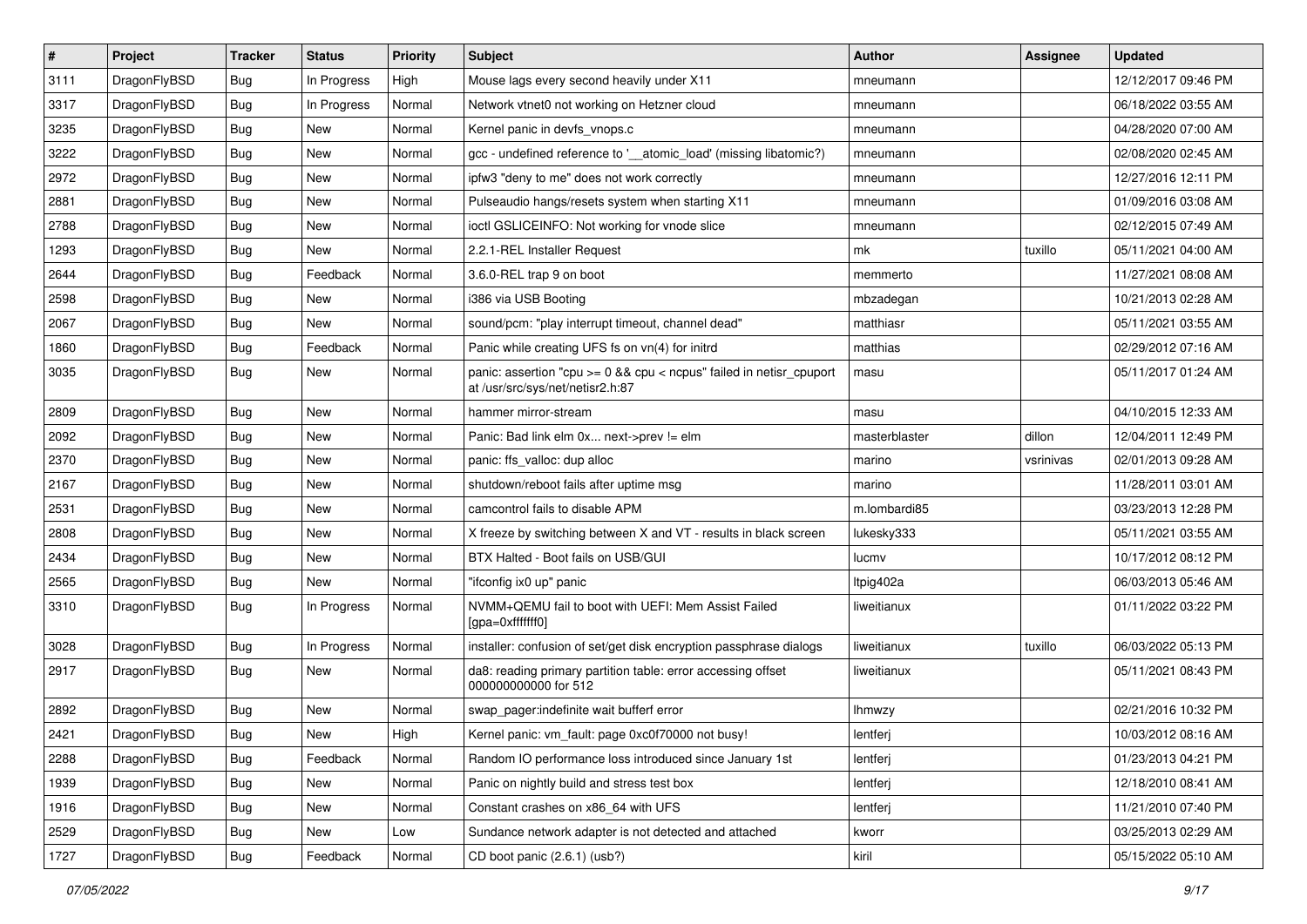| $\pmb{\#}$ | Project      | <b>Tracker</b> | <b>Status</b> | <b>Priority</b> | Subject                                                                                                    | Author          | Assignee  | <b>Updated</b>      |
|------------|--------------|----------------|---------------|-----------------|------------------------------------------------------------------------------------------------------------|-----------------|-----------|---------------------|
| 2645       | DragonFlyBSD | Bug            | <b>New</b>    | Normal          | panic with dsched fq and ioprio                                                                            | jyoung15        |           | 02/20/2014 07:29 AM |
| 2444       | DragonFlyBSD | Bug            | <b>New</b>    | Normal          | Crash during Hammer overnight cleanup                                                                      | justin          |           | 11/04/2012 07:58 AM |
| 2090       | DragonFlyBSD | <b>Bug</b>     | Feedback      | Normal          | snd hda does not support headphone automute                                                                | justin          |           | 03/29/2012 08:03 PM |
| 3228       | DragonFlyBSD | Bug            | New           | Low             | pfi kif unref: state refcount $\leq$ 0 in dmesg                                                            | justin          |           | 03/05/2021 06:39 AM |
| 385        | DragonFlyBSD | Bug            | Feedback      | Low             | Mail archive address removal                                                                               | justin          | justin    | 03/09/2013 11:24 AM |
| 2245       | DragonFlyBSD | Bug            | New           | Normal          | panic: assertion "ref < &td->td_toks_end" failed in lwkt_gettoken at<br>/usr/src/sys/kern/lwkt_token.c:588 | juanfra684      |           | 11/22/2011 07:41 PM |
| 2153       | DragonFlyBSD | Bug            | New           | Normal          | Too many unuseful warnings at boot                                                                         | juanfra684      |           | 10/18/2011 10:16 PM |
| 1717       | DragonFlyBSD | <b>Bug</b>     | Feedback      | Normal          | HAMMER panic in hammer cursor down()                                                                       | josepht1        |           | 05/11/2021 04:05 AM |
| 2568       | DragonFlyBSD | <b>Bug</b>     | New           | Normal          | <b>AHCI</b> panic                                                                                          | josepht         |           | 06/07/2013 05:52 PM |
| 2013       | DragonFlyBSD | Bug            | In Progress   | Normal          | oversized DMA request loop                                                                                 | josepht         |           | 05/11/2021 04:06 AM |
| 1745       | DragonFlyBSD | Bug            | Feedback      | Normal          | kmalloc panic                                                                                              | josepht         |           | 05/11/2021 04:05 AM |
| 1330       | DragonFlyBSD | <b>Bug</b>     | Feedback      | Normal          | Hammer, usb disk, SYNCHRONIZE CACHE failure                                                                | josepht         |           | 06/02/2014 04:56 AM |
| 2712       | DragonFlyBSD | Bug            | New           | Normal          | connect(2) returns EINVAL when retrying after ECONNREFUSED                                                 | jorisgio        |           | 08/14/2014 05:31 PM |
| 2391       | DragonFlyBSD | Bug            | In Progress   | Normal          | System lock with ahci and acpi enabled on ATI RS690 chipset with<br>SMB600 sata controller                 | jorisgio        | vadaszi   | 06/03/2015 03:51 PM |
| 2890       | DragonFlyBSD | Bug            | New           | Normal          | not able to boot usb installer on Toshiba Chromebook 2                                                     | johnnywhishbone |           | 02/22/2016 03:42 AM |
| 3089       | DragonFlyBSD | <b>Bug</b>     | In Progress   | Normal          | vtnet(4) - disable TCP checksum offload by default                                                         | jlane           | vadaszi   | 05/11/2021 04:14 AM |
| 2731       | DragonFlyBSD | <b>Bug</b>     | In Progress   | Normal          | Screen full of random colors when starting Xorg with Intel Haswell<br>HD Graphics P4600                    | ikatzmaier      |           | 11/12/2014 04:08 PM |
| 2369       | DragonFlyBSD | Bug            | New           | Normal          | panic: Bad link elm 0xffffffe07edf6068 next->prev != elm                                                   | jaydg           |           | 08/15/2012 03:04 AM |
| 2353       | DragonFlyBSD | Bug            | In Progress   | Normal          | panic: assertion "gd->gd_spinlocks_wr == 0" failed in<br>bsd4_schedulerclock                               | jaydg           | alexh     | 11/28/2012 01:57 AM |
| 2308       | DragonFlyBSD | Bug            | New           | Normal          | System freeze when unloading snd hda                                                                       | jaydg           |           | 02/19/2012 07:15 AM |
| 3134       | DragonFlyBSD | Bug            | New           | Normal          | RFC 3021 (/31 networks) appear to be unsupported                                                           | jailbird        |           | 05/16/2018 11:03 PM |
| 2825       | DragonFlyBSD | <b>Bug</b>     | <b>New</b>    | High            | 3x dhclient = hanging system (objcache exhausted)                                                          | jaccovonb       | sepherosa | 05/11/2021 03:55 AM |
| 2746       | DragonFlyBSD | <b>Bug</b>     | New           | Normal          | some fraction of xterms started from the xmonad window manager<br>get killed with SIGALRM                  | isenmann        | profmakx  | 12/28/2014 02:51 AM |
| 2604       | DragonFlyBSD | <b>Bug</b>     | New           | Normal          | dell laptop does not boot with LATEST                                                                      | isenmann        |           | 11/20/2013 02:07 AM |
| 3029       | DragonFlyBSD | Bug            | New           | Normal          | Running DflyBSD 4.8 on FreeBSD bhyve as a guest                                                            | ıron            |           | 05/13/2022 04:33 AM |
| 3189       | DragonFlyBSD | <b>Bug</b>     | New           | Normal          | Allow DragonFly Mail Agent to accept an alternate config via<br>command line switch                        | iang            |           | 08/16/2021 12:42 AM |
| 3206       | DragonFlyBSD | Submit         | New           | Normal          | update psm/kbd to FreeBSD 12.0 code                                                                        | htse            |           | 10/05/2019 03:49 PM |
| 3201       | DragonFlyBSD | Submit         | New           | Normal          | Fixes make search display                                                                                  | htse            |           | 08/20/2021 04:02 PM |
| 2125       | DragonFlyBSD | Bug            | New           | Normal          | Weird garbage in dmesg                                                                                     | herrgard        |           | 08/30/2011 08:04 PM |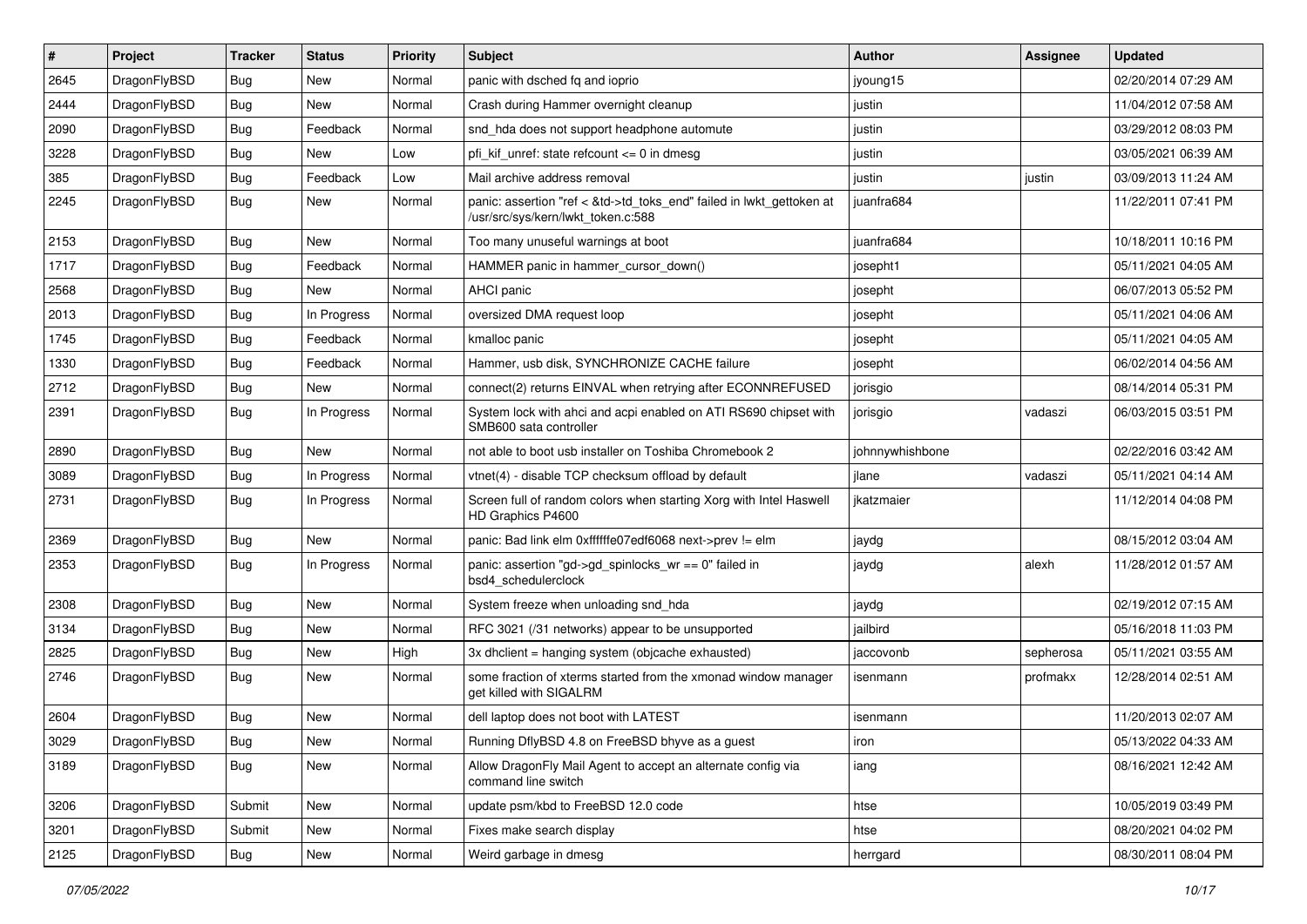| $\sharp$ | Project      | <b>Tracker</b> | <b>Status</b> | <b>Priority</b> | Subject                                                                         | Author   | Assignee  | <b>Updated</b>      |
|----------|--------------|----------------|---------------|-----------------|---------------------------------------------------------------------------------|----------|-----------|---------------------|
| 2045     | DragonFlyBSD | <b>Bug</b>     | New           | Normal          | ral(4): Fatal trap 12: page fault while in kernel mode (two panics)             | herrgard |           | 11/03/2011 05:34 PM |
| 2680     | DragonFlyBSD | Bug            | New           | Low             | boot0cfg update makes box unbootable                                            | herrgard |           | 06/10/2014 06:02 AM |
| 1982     | DragonFlyBSD | <b>Bug</b>     | New           | Low             | There is no linuxulator on x86-64                                               | herrgard |           | 05/31/2022 02:25 PM |
| 884      | DragonFlyBSD | Bug            | In Progress   | High            | Performance/memory problems under filesystem IO load                            | hasso    |           | 05/11/2021 03:50 AM |
| 1563     | DragonFlyBSD | Bug            | Feedback      | Normal          | reset(1) doesn't reset terminal to the defaults                                 | hasso    |           | 03/10/2013 04:17 AM |
| 1525     | DragonFlyBSD | <b>Bug</b>     | <b>New</b>    | Normal          | boehm-gc problems                                                               | hasso    |           | 10/13/2012 07:13 PM |
| 1502     | DragonFlyBSD | Bug            | In Progress   | Normal          | Lock while deleting files from nohistory HAMMER directories                     | hasso    |           | 03/10/2013 04:28 AM |
| 1486     | DragonFlyBSD | <b>Bug</b>     | Feedback      | Normal          | Interrupt storm related to SATA DVD device                                      | hasso    |           | 05/11/2021 04:01 AM |
| 1430     | DragonFlyBSD | <b>Bug</b>     | <b>New</b>    | Normal          | Buggy w(1)?                                                                     | hasso    | alexh     | 11/24/2010 08:09 AM |
| 1411     | DragonFlyBSD | Bug            | Feedback      | Normal          | Burning doesn't work with ahci(4)                                               | hasso    | dillon    | 05/11/2021 04:00 AM |
| 1532     | DragonFlyBSD | Bug            | New           | Low             | jemalloc doesn't work on DragonFly                                              | hasso    | sjg       | 08/02/2011 01:14 AM |
| 1428     | DragonFlyBSD | Bug            | Feedback      | Low             | POSIX.1e implementation is too old                                              | hasso    | tuxillo   | 05/11/2021 04:00 AM |
| 1313     | DragonFlyBSD | Bug            | <b>New</b>    | Low             | Signal code in kernel needs major overhaul (signal queues,<br>si_code, si_addr) | hasso    |           | 05/11/2021 04:00 AM |
| 2094     | DragonFlyBSD | Bug            | New           | Normal          | Segfault when gdb printing backtrace from core dump                             | greenrd  |           | 06/25/2011 04:14 PM |
| 2095     | DragonFlyBSD | Bug            | <b>New</b>    | Low             | Running installer post-install: Unsupported DFUI transport "                    | greenrd  |           | 06/26/2011 09:20 AM |
| 3165     | DragonFlyBSD | Bug            | <b>New</b>    | Normal          | Looping at boot time                                                            | gop      |           | 12/28/2018 01:04 PM |
| 2577     | DragonFlyBSD | Bug            | <b>New</b>    | Normal          | virtio-blk iops performance is cpu limited on high end devices                  | gjs278   | vsrinivas | 08/01/2013 02:28 PM |
| 2819     | DragonFlyBSD | <b>Bug</b>     | In Progress   | Normal          | Random micro system freezes after a week of uptime                              | ftigeot  | dillon    | 08/16/2015 08:46 PM |
| 2803     | DragonFlyBSD | <b>Bug</b>     | New           | Normal          | HAMMER: Warning: UNDO area too small!                                           | ftigeot  |           | 03/11/2015 03:42 PM |
| 2674     | DragonFlyBSD | <b>Bug</b>     | New           | Normal          | <b>GPT Support</b>                                                              | ftigeot  |           | 12/28/2015 02:54 PM |
| 2619     | DragonFlyBSD | <b>Bug</b>     | <b>New</b>    | Normal          | DragonFly 3.6 can't be installed on a 6TB volume                                | ftigeot  |           | 02/23/2014 11:55 PM |
| 2535     | DragonFlyBSD | Bug            | New           | Normal          | Imap processes apparentlt blocked on disk I/O                                   | ftigeot  |           | 04/02/2013 09:31 AM |
| 2416     | DragonFlyBSD | <b>Bug</b>     | New           | Normal          | ".' entry can be removed on mounted nfs filesystem                              | ftigeot  | tuxillo   | 06/03/2014 04:40 AM |
| 2122     | DragonFlyBSD | Submit         | New           | Normal          | [Review] Fixes to the VFS layer                                                 | ftigeot  |           | 05/31/2022 03:25 PM |
| 2051     | DragonFlyBSD | <b>Bug</b>     | New           | Normal          | No ipv6 lan route entry created on 2.10                                         | ftigeot  |           | 04/21/2011 10:37 AM |
| 2037     | DragonFlyBSD | <b>Bug</b>     | Feedback      | Normal          | Panic Bad link elm while building packages                                      | ftigeot  | dillon    | 04/21/2011 07:20 AM |
| 1923     | DragonFlyBSD | <b>Bug</b>     | New           | Normal          | Abysmal NFS performance with IPv6                                               | ftigeot  |           | 12/05/2010 09:34 PM |
| 1826     | DragonFlyBSD | <b>Bug</b>     | New           | Normal          | panic during boot: assertion so->so_port  in tcp_input                          | ftigeot  |           | 05/15/2022 11:05 AM |
| 1818     | DragonFlyBSD | <b>Bug</b>     | New           | Normal          | panic: Bad tailq NEXT (kqueue issue ?)                                          | ftigeot  |           | 05/15/2022 11:40 AM |
| 1593     | DragonFlyBSD | <b>Bug</b>     | Feedback      | Normal          | panic: assertion: $ccb = ap$ ->ap err $ccb$ in ahci put err $ccb$               | ftigeot  | ftigeot   | 05/15/2022 05:09 AM |
| 2403     | DragonFlyBSD | <b>Bug</b>     | New           | Low             | newfs - E doesn't handle /dev/serno device names properly                       | ftigeot  |           | 08/17/2012 05:07 AM |
| 1899     | DragonFlyBSD | <b>Bug</b>     | New           | Normal          | Keyboard doesn't work                                                           | fransm   |           | 05/15/2022 03:32 PM |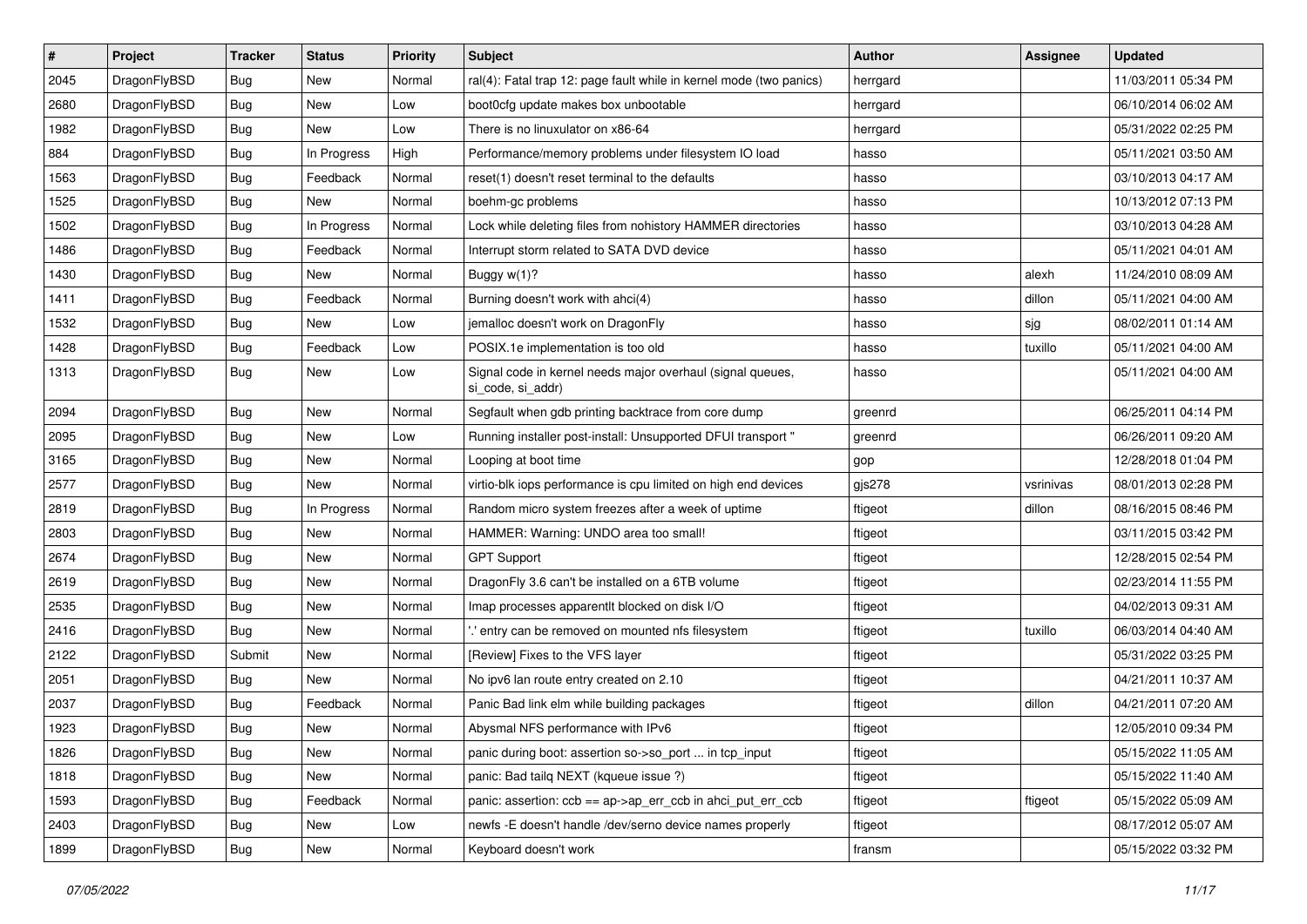| $\vert$ # | Project      | <b>Tracker</b> | <b>Status</b> | <b>Priority</b> | <b>Subject</b>                                                                                             | Author        | <b>Assignee</b> | <b>Updated</b>      |
|-----------|--------------|----------------|---------------|-----------------|------------------------------------------------------------------------------------------------------------|---------------|-----------------|---------------------|
| 846       | DragonFlyBSD | <b>Bug</b>     | Feedback      | Normal          | USB bugs:usb mouse can't used!                                                                             | frankning     |                 | 01/15/2015 08:36 AM |
| 1672      | DragonFlyBSD | <b>Bug</b>     | Feedback      | Normal          | panic (trap 12) around btree_search() in 2.4.1-RELEASE                                                     | floid         |                 | 01/19/2015 03:36 AM |
| 979       | DragonFlyBSD | <b>Bug</b>     | Feedback      | Normal          | Failure-prone USB mass storage (SB600? msdosfs? CAM?)                                                      | floid         |                 | 01/15/2015 08:38 AM |
| 2657      | DragonFlyBSD | Bug            | <b>New</b>    | High            | Needs acl to migrate our servers                                                                           | ferney        |                 | 03/31/2014 11:37 AM |
| 2569      | DragonFlyBSD | <b>Bug</b>     | <b>New</b>    | Normal          | ctime NFS                                                                                                  | ferney        |                 | 08/11/2013 04:35 AM |
| 2075      | DragonFlyBSD | <b>Bug</b>     | <b>New</b>    | Normal          | pflogd on x86 64                                                                                           | fanch         |                 | 05/16/2011 04:04 PM |
| 3276      | DragonFlyBSD | Submit         | <b>New</b>    | Normal          | Add option controlling whether gpt expand expands the last partition<br>(needs testing)                    | falsifian     |                 | 07/10/2021 03:35 AM |
| 2544      | DragonFlyBSD | Bug            | <b>New</b>    | Normal          | live DVD system boot (menu option 1) caused db> prompt on<br>PE1950                                        | estrabd       |                 | 05/11/2021 03:54 AM |
| 1831      | DragonFlyBSD | <b>Bug</b>     | Feedback      | High            | HAMMER "malloc limit exceeded" panic                                                                       | eocallaghan   | dillon          | 06/04/2022 04:38 AM |
| 2254      | DragonFlyBSD | Bug            | New           | Normal          | panic: assertion "ref < &td->td_toks_end" failed in lwkt_gettoken at<br>/usr/src/sys/kern/lwkt_token.c:588 | eocallaghan   |                 | 12/05/2011 10:21 PM |
| 2164      | DragonFlyBSD | <b>Bug</b>     | <b>New</b>    | Normal          | panic on reboot from usb.                                                                                  | eocallaghan   |                 | 10/27/2011 09:29 AM |
| 2161      | DragonFlyBSD | Bug            | <b>New</b>    | Normal          | Outdated xorg.conf file gets installed into etc and screws up mouse                                        | eocallaghan   |                 | 10/27/2011 01:51 PM |
| 2158      | DragonFlyBSD | <b>Bug</b>     | New           | Normal          | iwn panics with assertion on boot.                                                                         | eocallaghan   |                 | 10/24/2011 04:13 PM |
| 1592      | DragonFlyBSD | Bug            | Feedback      | Normal          | AcpiOSUnmapMemory: Warning, deallocation did not track<br>allocation.                                      | eocallaghan   |                 | 06/02/2014 07:45 AM |
| 1591      | DragonFlyBSD | <b>Bug</b>     | Feedback      | Normal          | Lenovo X301 hangs with AHCI Driver CMD TIMEOUT<br>STS=d0 <bsy></bsy>                                       | eocallaghan   |                 | 05/11/2021 04:05 AM |
| 1947      | DragonFlyBSD | <b>Bug</b>     | <b>New</b>    | Low             | GA-880GM-UD2H (rev. 1.3) AHCI fails to detect disks at the end of<br>the RAID controller                   | eocallaghan   |                 | 11/27/2021 08:46 AM |
| 1877      | DragonFlyBSD | Bug            | <b>New</b>    | Normal          | Freeze during 1st hammer cleanup after new install                                                         | elekktretterr |                 | 05/15/2022 11:43 AM |
| 1669      | DragonFlyBSD | <b>Bug</b>     | In Progress   | Normal          | Drive wont open using button                                                                               | elekktretterr |                 | 02/29/2012 12:05 PM |
| 1668      | DragonFlyBSD | <b>Bug</b>     | Feedback      | Normal          | Power button not working                                                                                   | elekktretterr |                 | 03/10/2013 06:22 AM |
| 1634      | DragonFlyBSD | Bug            | New           | Normal          | panic: spin_lock: 0xe4ad1320, indefinitive wait!                                                           | elekktretterr |                 | 01/19/2015 03:21 AM |
| 1613      | DragonFlyBSD | <b>Bug</b>     | Feedback      | Normal          | USB Keyboard not working on master                                                                         | elekktretterr |                 | 05/11/2021 04:05 AM |
| 1463      | DragonFlyBSD | Bug            | <b>New</b>    | Normal          | Mountroot before drives are initialized                                                                    | elekktretterr |                 | 12/07/2010 01:30 PM |
| 1456      | DragonFlyBSD | <b>Bug</b>     | Feedback      | Normal          | Microsoft wireless desktop problems                                                                        | elekktretterr |                 | 01/15/2015 08:34 AM |
| 1454      | DragonFlyBSD | Bug            | Feedback      | Normal          | Unable to boot from external USB DVD drive                                                                 | elekktretterr |                 | 05/11/2021 04:01 AM |
| 1194      | DragonFlyBSD | Bug            | New           | Normal          | SCSI errors while trying to copy photos from my camera                                                     | elekktretterr |                 | 01/14/2015 04:39 PM |
| 1181      | DragonFlyBSD | <b>Bug</b>     | In Progress   | Normal          | ACX111 panic                                                                                               | elekktretterr |                 | 05/11/2021 04:00 AM |
| 3117      | DragonFlyBSD | <b>Bug</b>     | New           | Normal          | Problem with colours if "intel" video-driver used                                                          | dpostolov     |                 | 01/07/2018 11:35 PM |
| 3116      | DragonFlyBSD | <b>Bug</b>     | New           | Normal          | da0 detects on very big volume if to _remove_ usb install stick and<br>reboot on Intel NUC5PPYH            | dpostolov     |                 | 01/07/2018 09:40 PM |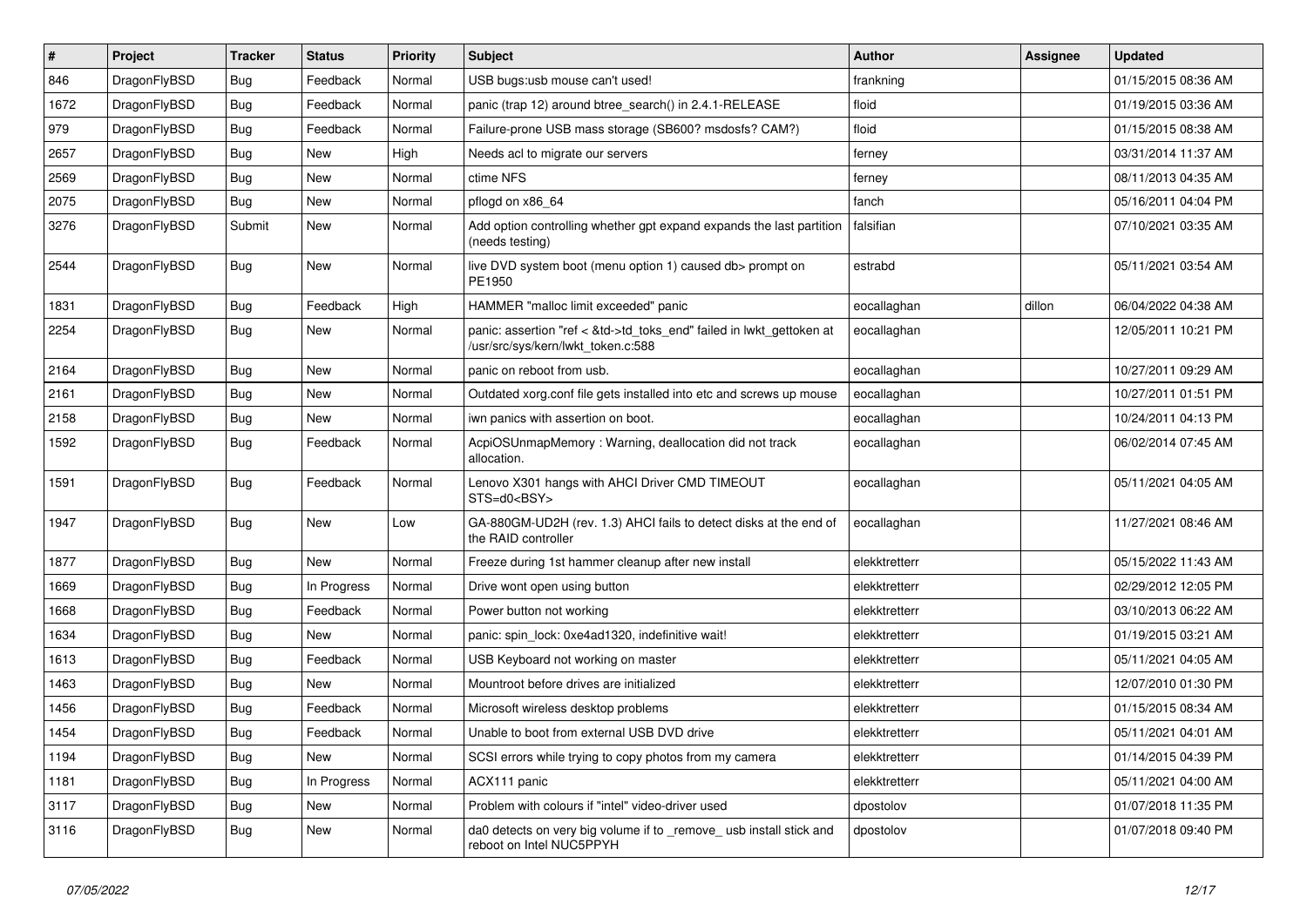| $\pmb{\#}$ | Project      | <b>Tracker</b> | <b>Status</b> | <b>Priority</b> | Subject                                                                                                                                                   | Author    | <b>Assignee</b> | <b>Updated</b>      |
|------------|--------------|----------------|---------------|-----------------|-----------------------------------------------------------------------------------------------------------------------------------------------------------|-----------|-----------------|---------------------|
| 1774       | DragonFlyBSD | Bug            | New           | Normal          | New IP header cleanup branch available for testing                                                                                                        | dillon    |                 | 05/15/2022 10:59 AM |
| 1448       | DragonFlyBSD | Bug            | Feedback      | Normal          | panic: assertion: _tp->tt_msg->tt_cpuid == mycpuid in<br>tcp_callout_active tcp_output tcp_usr_send netmsg_pru_send<br>netmsg_service tcpmsg_service_loop | dillon    |                 | 05/11/2021 04:00 AM |
| 1429       | DragonFlyBSD | <b>Bug</b>     | Feedback      | Normal          | vkernel bug - "mfree: m->m_nextpkt != NULL"                                                                                                               | dillon    |                 | 05/11/2021 04:00 AM |
| 1336       | DragonFlyBSD | Bug            | In Progress   | Normal          | Still looking for reports of missed directory entries w/ HAMMER                                                                                           | dillon    |                 | 05/11/2021 04:00 AM |
| 2708       | DragonFlyBSD | Bug            | <b>New</b>    | Normal          | unable to send TCP nor UDP on age(4) interface                                                                                                            | dermiste  |                 | 05/11/2021 03:54 AM |
| 3154       | DragonFlyBSD | Submit         | New           | Normal          | Update serial handling in bootloader                                                                                                                      | ddegroot  | dillon          | 11/06/2018 11:21 PM |
| 3147       | DragonFlyBSD | Submit         | New           | Normal          | Enable headless installation                                                                                                                              | ddegroot  |                 | 10/09/2018 01:25 PM |
| 2717       | DragonFlyBSD | Submit         | Feedback      | Normal          | Out of range numeric handling                                                                                                                             | dclink    | tuxillo         | 05/11/2021 04:08 AM |
| 2790       | DragonFlyBSD | Submit         | New           | Low             | filedesc softrefs increment code factoring                                                                                                                | dclink    |                 | 02/21/2015 04:00 AM |
| 2721       | DragonFlyBSD | Submit         | Feedback      | Low             | Some few zalloc calls to objcache ones replacements                                                                                                       | dclink    | tuxillo         | 05/11/2021 04:08 AM |
| 3076       | DragonFlyBSD | Bug            | New           | Normal          | sys/dev/netif/ig_hal/e1000_ich8lan.c:1594: sanity checking mixup?                                                                                         | dcb       |                 | 10/11/2017 01:58 AM |
| 3025       | DragonFlyBSD | Bug            | <b>New</b>    | Normal          | sys/dev/powermng/powernow/powernow.c:284: bad comparison?                                                                                                 | dcb       |                 | 09/23/2017 07:45 AM |
| 3022       | DragonFlyBSD | Bug            | New           | Normal          | sys/dev/netif/ath/ath/if_ath.c:2142: strange bitmask?                                                                                                     | dcb       |                 | 04/11/2017 11:49 AM |
| 3021       | DragonFlyBSD | Bug            | In Progress   | Normal          | sys/dev/drm/i915/i915_gem_stolen.c:115]: (error) Signed integer<br>overflow for expression '65535<<20'                                                    | dcb       |                 | 04/11/2017 12:46 PM |
| 3018       | DragonFlyBSD | Bug            | <b>New</b>    | Normal          | sys/bus/u4b/wlan/if_run.c:5464]: (style) Redundant condition                                                                                              | dcb       |                 | 04/11/2017 11:26 AM |
| 3011       | DragonFlyBSD | <b>Bug</b>     | In Progress   | Normal          | dragonfly/sys/dev/netif/re/re.c: suspicious code?                                                                                                         | dcb       |                 | 07/29/2017 01:26 AM |
| 3024       | DragonFlyBSD | Bug            | <b>New</b>    | Low             | sys/dev/netif/wi/if_wi.c:1090]: (style) Redundant condition                                                                                               | dcb       |                 | 04/11/2017 11:56 AM |
| 3145       | DragonFlyBSD | Submit         | In Progress   | Normal          | Update libelf to FreeBSD 12 current and build as base library usable<br>by ports                                                                          | davshao   | tuxillo         | 08/20/2021 03:58 PM |
| 3031       | DragonFlyBSD | Submit         | In Progress   | Normal          | Update drm/radeon to Linux 4.7.10 as much as possible                                                                                                     | davshao   | ftigeot         | 08/19/2021 12:33 PM |
| 2994       | DragonFlyBSD | Bug            | New           | Normal          | Intermittent boot hangs after git: hammer - HAMMER Version 7                                                                                              | davshao   |                 | 03/30/2017 02:06 PM |
| 2835       | DragonFlyBSD | Bug            | New           | Normal          | /usr/include/c++/5.0/bits/c++locale.h likes<br>POSIX C SOURCE>=200809                                                                                     | davshao   |                 | 11/18/2015 03:40 AM |
| 2688       | DragonFlyBSD | Bug            | New           | Normal          | 67613368bdda7 Fix wrong checks for U4B presence Asrock Z77M<br>difficulty detecting USB keyboard                                                          | davshao   |                 | 06/28/2014 07:08 PM |
| 2652       | DragonFlyBSD | Bug            | New           | Normal          | 189a0ff3761b47  ix: Implement MSI-X support locks up Lenovo<br>S10 Intel Atom n270                                                                        | davshao   |                 | 05/14/2014 01:55 AM |
| 2414       | DragonFlyBSD | Bug            | In Progress   | Normal          | Lenovo S10 acpi freeze (not new)                                                                                                                          | davshao   |                 | 05/11/2021 04:13 AM |
| 3243       | DragonFlyBSD | Bug            | New           | Normal          | SMART status not reported properly for SSD disks                                                                                                          | daftaupe  |                 | 09/09/2020 11:03 PM |
| 3227       | DragonFlyBSD | Submit         | New           | Normal          | Add HAMMER2 instructions in the installation medium README                                                                                                | daftaupe  |                 | 03/26/2020 03:34 PM |
| 2687       | DragonFlyBSD | Bug            | New           | Normal          | natacontrol software RAID in installer                                                                                                                    | csmelosky |                 | 06/22/2014 12:03 PM |
| 1198       | DragonFlyBSD | <b>Bug</b>     | New           | High            | DDB loops panic in db_read_bytes                                                                                                                          | corecode  | tuxillo         | 05/11/2021 03:51 AM |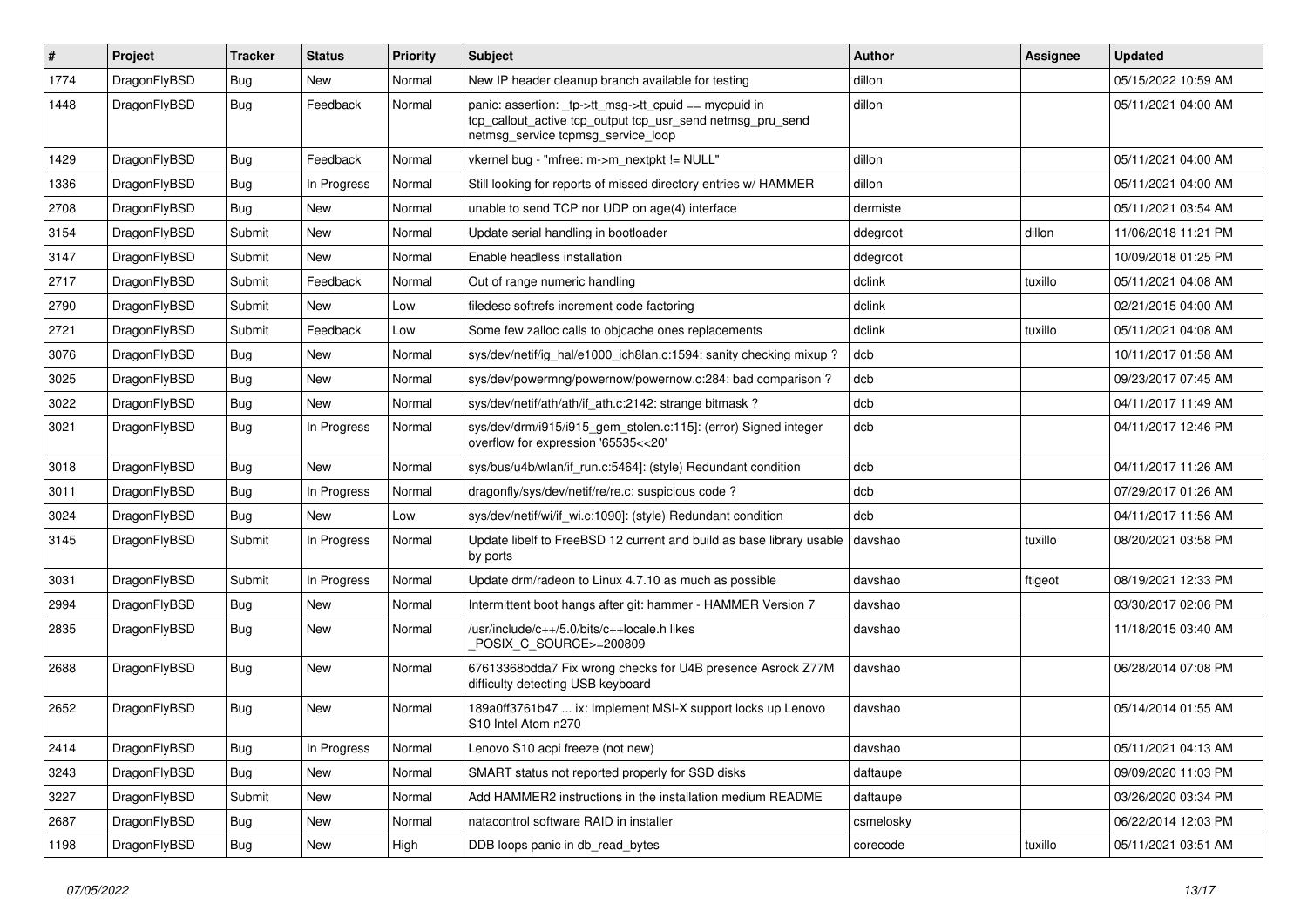| $\vert$ # | Project      | <b>Tracker</b> | <b>Status</b> | <b>Priority</b> | <b>Subject</b>                                                                                                | <b>Author</b> | Assignee | <b>Updated</b>      |
|-----------|--------------|----------------|---------------|-----------------|---------------------------------------------------------------------------------------------------------------|---------------|----------|---------------------|
| 1587      | DragonFlyBSD | <b>Bug</b>     | Feedback      | Normal          | can't gdb across fork                                                                                         | corecode      | tuxillo  | 05/11/2021 03:54 AM |
| 1584      | DragonFlyBSD | Bug            | In Progress   | Normal          | can't use ssh from jail: debug1: read passphrase: can't open<br>/dev/tty: Device busy                         | corecode      | tuxillo  | 05/11/2021 03:53 AM |
| 1583      | DragonFlyBSD | <b>Bug</b>     | In Progress   | Normal          | panic: assertion: cursor->trans->sync_lock_refs > 0 in<br>hammer_recover_cursor                               | corecode      | tuxillo  | 05/11/2021 03:53 AM |
| 1556      | DragonFlyBSD | Bug            | New           | Normal          | many processes stuck in "hmrrcm", system unusable                                                             | corecode      | tuxillo  | 05/11/2021 03:52 AM |
| 1547      | DragonFlyBSD | Bug            | In Progress   | Normal          | disklabel64 automatic sizing                                                                                  | corecode      | tuxillo  | 05/11/2021 03:52 AM |
| 1528      | DragonFlyBSD | <b>Bug</b>     | In Progress   | Normal          | ktrace does not show proper return values for pipe(2)                                                         | corecode      | tuxillo  | 05/11/2021 03:52 AM |
| 1475      | DragonFlyBSD | Bug            | In Progress   | Normal          | kernel blocks with low memory and syscons setting a high res mode<br>' scrollback                             | corecode      | tuxillo  | 05/11/2021 03:52 AM |
| 1474      | DragonFlyBSD | Bug            | New           | Normal          | ithread 1 unexpectedly rescheduled                                                                            | corecode      | tuxillo  | 05/11/2021 03:52 AM |
| 1469      | DragonFlyBSD | <b>Bug</b>     | In Progress   | Normal          | Hammer history security concern                                                                               | corecode      | tuxillo  | 05/11/2021 03:52 AM |
| 1442      | DragonFlyBSD | <b>Bug</b>     | New           | Normal          | blocking SIGSEGV and triggering a segment violation produces an<br>all CPU consuming process                  | corecode      | tuxillo  | 05/11/2021 03:52 AM |
| 1440      | DragonFlyBSD | Bug            | <b>New</b>    | Normal          | ptrace/gdb doesn't work after process blocks SIGTRAP                                                          | corecode      | tuxillo  | 05/11/2021 03:52 AM |
| 1307      | DragonFlyBSD | Bug            | In Progress   | Normal          | hammer tid -2 shows unexpected result                                                                         | corecode      |          | 10/18/2016 05:29 PM |
| 1287      | DragonFlyBSD | Bug            | Feedback      | Normal          | altg configuration doesn't work                                                                               | corecode      | tuxillo  | 05/11/2021 03:51 AM |
| 1030      | DragonFlyBSD | Bug            | In Progress   | Normal          | msdosfs umount panic                                                                                          | corecode      | tuxillo  | 05/11/2021 03:51 AM |
| 911       | DragonFlyBSD | <b>Bug</b>     | Feedback      | Normal          | kldload/kernel linker can exceed malloc reserve and panic system                                              | corecode      | tuxillo  | 05/11/2021 03:51 AM |
| 901       | DragonFlyBSD | Bug            | Feedback      | Normal          | route show needs to get data from all cpus                                                                    | corecode      | tuxillo  | 05/11/2021 03:50 AM |
| 847       | DragonFlyBSD | Bug            | Feedback      | Normal          | processes getting stuck on mount point                                                                        | corecode      | tuxillo  | 05/11/2021 03:50 AM |
| 781       | DragonFlyBSD | Bug            | In Progress   | Normal          | fdisk uses wrong geometry on usb flash drives                                                                 | corecode      | tuxillo  | 05/11/2021 03:50 AM |
| 742       | DragonFlyBSD | <b>Bug</b>     | In Progress   | Normal          | umount problems with multiple mounts                                                                          | corecode      | tuxillo  | 06/25/2022 04:02 AM |
| 731       | DragonFlyBSD | Bug            | New           | Normal          | system freeze on "slice too large"                                                                            | corecode      | tuxillo  | 06/25/2022 04:01 AM |
| 341       | DragonFlyBSD | <b>Bug</b>     | <b>New</b>    | Normal          | Vinum erroneously repors devices as busy                                                                      | corecode      | swildner | 01/21/2012 04:50 AM |
| 1538      | DragonFlyBSD | <b>Bug</b>     | New           | Low             | mountroot should probe file systems                                                                           | corecode      | alexh    | 11/24/2010 06:35 PM |
| 1481      | DragonFlyBSD | <b>Bug</b>     | Feedback      | Normal          | panic: assertion: kva_p(buf) in soopt_from_kbuf (after ipfw pipe<br>show, 2.2.1-R)                            | combiner      |          | 05/11/2021 04:01 AM |
| 2735      | DragonFlyBSD | <b>Bug</b>     | <b>New</b>    | Urgent          | iwn panics SYSSASSERT                                                                                         | cnb           |          | 05/11/2021 03:55 AM |
| 2736      | DragonFlyBSD | <b>Bug</b>     | New           | High            | kernel panics on acpi timer probe function                                                                    | cnb           |          | 05/11/2021 03:55 AM |
| 3280      | DragonFlyBSD | Bug            | New           | Normal          | KMS console and i915(4) not working in 6.0                                                                    | cmusser       |          | 07/10/2021 03:35 AM |
| 3139      | DragonFlyBSD | <b>Bug</b>     | New           | Normal          | USB Mouse Does Not Work in DragonflyBSD guest on VirtualBox                                                   | chiguy1256    |          | 06/24/2018 10:14 PM |
| 2859      | DragonFlyBSD | Bug            | <b>New</b>    | Low             | Installer configuration menu always highlights "Select timezone", no<br>matter which step was last completed. | cgag          |          | 12/02/2015 01:54 PM |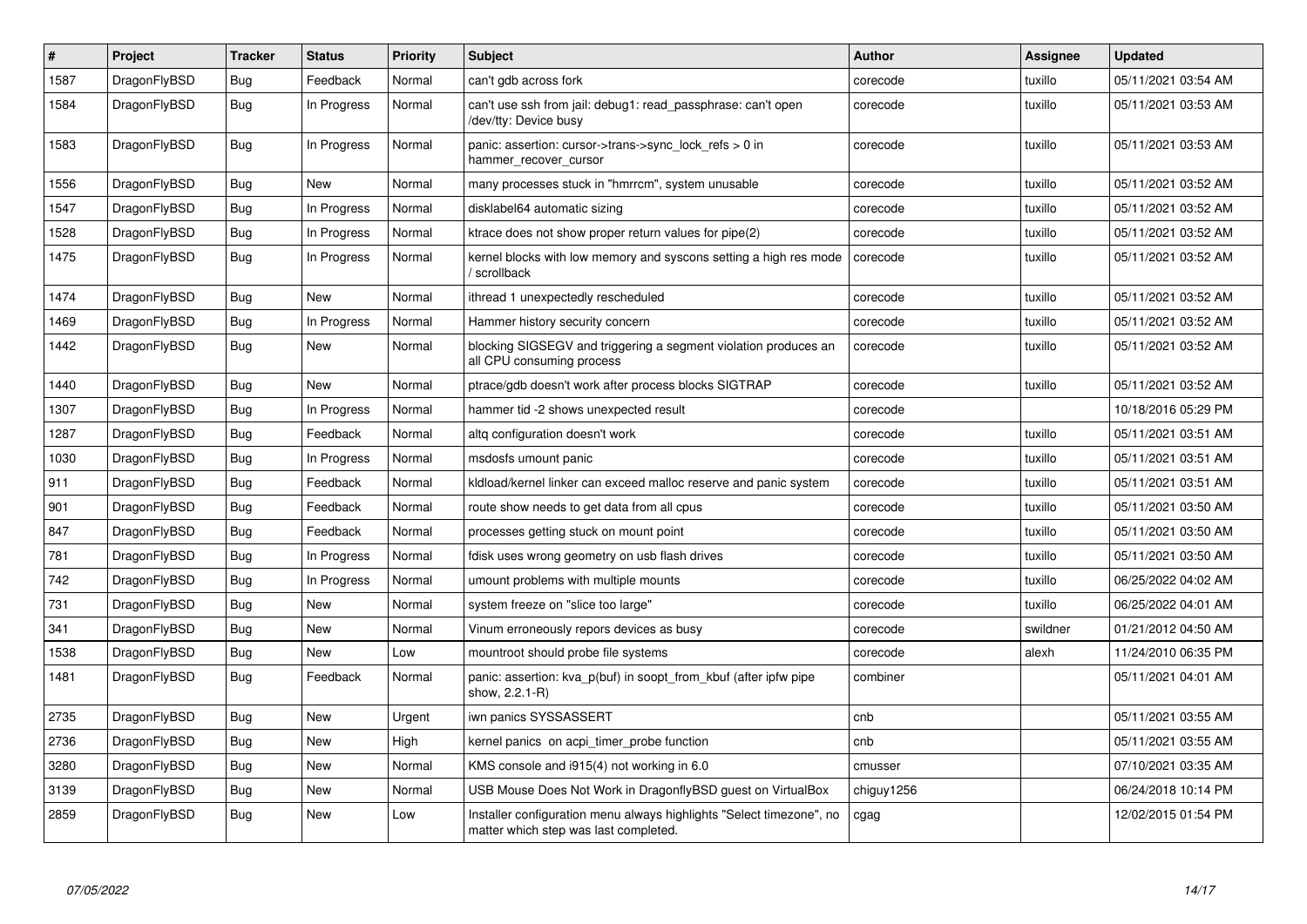| $\vert$ # | Project      | <b>Tracker</b> | <b>Status</b> | <b>Priority</b> | <b>Subject</b>                                                                                                               | Author             | Assignee | <b>Updated</b>      |
|-----------|--------------|----------------|---------------|-----------------|------------------------------------------------------------------------------------------------------------------------------|--------------------|----------|---------------------|
| 2858      | DragonFlyBSD | Bug            | New           | Low             | Installer "Local or UTC" question should have "No" selected by<br>default.                                                   | cgag               |          | 12/02/2015 01:18 PM |
| 3143      | DragonFlyBSD | <b>Bug</b>     | New           | Normal          | assertion "0" failed in hammer2 inode xop chain sync                                                                         | cbin               |          | 07/18/2018 12:50 PM |
| 1618      | DragonFlyBSD | Bug            | Feedback      | Normal          | collision for 'struct pmap' when using RPC and <sys user.h=""></sys>                                                         | carenas            |          | 05/11/2021 04:05 AM |
| 2319      | DragonFlyBSD | Bug            | <b>New</b>    | Normal          | crypt/passwd forward compat                                                                                                  | c.turner1          |          | 02/28/2012 12:39 PM |
| 2265      | DragonFlyBSD | <b>Bug</b>     | New           | Normal          | mbsrtowcs does not properly handle invalid mbstate t in ps                                                                   | c.turner1          | swildner | 01/10/2012 07:56 PM |
| 725       | DragonFlyBSD | Bug            | In Progress   | Low             | 'make distribution' fails w/'ro' /usr/obi                                                                                    | c.turner           |          | 03/09/2013 01:01 PM |
| 2115      | DragonFlyBSD | <b>Bug</b>     | New           | Normal          | [msk] system freeze after receive some paquet                                                                                | bsdsx              |          | 08/22/2011 10:22 AM |
| 1521      | DragonFlyBSD | Bug            | Feedback      | Normal          | amd64 2.4 livecd won't mount root at boot                                                                                    | bolapara           |          | 01/28/2018 03:45 AM |
| 1594      | DragonFlyBSD | <b>Bug</b>     | <b>New</b>    | Normal          | Kernel panic during boot from Live CD on Dell E6400                                                                          | bodie              |          | 05/11/2021 03:54 AM |
| 3110      | DragonFlyBSD | <b>Bug</b>     | New           | Normal          | crash with ipfw3 under load                                                                                                  | bnegre82           |          | 12/09/2017 06:22 AM |
| 3101      | DragonFlyBSD | Bug            | <b>New</b>    | Low             | PFI CGI install not working in dragonflybsd 5.0.1 USB install                                                                | bnegre82           |          | 05/11/2021 04:14 AM |
| 1882      | DragonFlyBSD | <b>Bug</b>     | New           | Low             | Idea for handling new USB vendor/device codes                                                                                | bmk                |          | 10/20/2010 12:15 PM |
| 3284      | DragonFlyBSD | Bug            | New           | Normal          | Wrong towlower() result for U+038A                                                                                           | bhaible            |          | 07/10/2021 03:34 AM |
| 3283      | DragonFlyBSD | Bug            | <b>New</b>    | Normal          | mknodat() cannot create FIFOs                                                                                                | bhaible            |          | 07/10/2021 03:34 AM |
| 3282      | DragonFlyBSD | <b>Bug</b>     | New           | Normal          | unexpected errno value from fopen()                                                                                          | bhaible            |          | 07/10/2021 03:34 AM |
| 3281      | DragonFlyBSD | Bug            | New           | Normal          | Crash after leaving unattended for a while                                                                                   | bhaible            |          | 07/10/2021 03:32 AM |
| 1718      | DragonFlyBSD | Bug            | Feedback      | Normal          | IDE disk drive not detected by x86_64 2.6.1 Live CD                                                                          | bcox               |          | 11/27/2021 08:25 AM |
| 3132      | DragonFlyBSD | <b>Bug</b>     | New           | Low             | unifdef mined                                                                                                                | bcallah            |          | 04/26/2018 08:34 PM |
| 331       | DragonFlyBSD | Bug            | In Progress   | Normal          | ftpsesame (aka Bridging S01E03)                                                                                              | bastyaelvtars      |          | 03/09/2013 12:28 PM |
| 2107      | DragonFlyBSD | <b>Bug</b>     | New           | Normal          | 2.10.1 sata dvd drive issue                                                                                                  | ausppc             |          | 07/31/2011 08:41 PM |
| 1148      | DragonFlyBSD | <b>Bug</b>     | In Progress   | Low             | BCM4311 wireless network adapter detected but not functional                                                                 | archimedes.gaviola |          | 05/11/2021 04:00 AM |
| 3278      | DragonFlyBSD | Bug            | <b>New</b>    | Normal          | Second screen image is distorted                                                                                             | arcade@b1t.name    |          | 07/10/2021 03:36 AM |
| 3209      | DragonFlyBSD | <b>Bug</b>     | New           | Normal          | svc has some minor bugs                                                                                                      | arcade@b1t.name    |          | 10/24/2019 09:08 AM |
| 3311      | DragonFlyBSD | Bug            | <b>New</b>    | Low             | TrueCrypt support may cause kernel crash                                                                                     | arcade@b1t.name    |          | 04/29/2022 06:19 AM |
| 2882      | DragonFlyBSD | Bug            | New           | Low             | bridge sends packets from individual interfaces                                                                              | arcade@b1t.name    |          | 01/09/2016 12:43 PM |
| 2878      | DragonFlyBSD | Bug            | New           | Low             | [fix] CCVER problem when using clang and cpu extensions<br>(intrinsics)                                                      | arcade@b1t.name    |          | 06/24/2016 04:25 AM |
| 2877      | DragonFlyBSD | Bug            | New           | Low             | sed fails when working with UTF-8 locale and non-UTF symbols                                                                 | arcade@b1t.name    |          | 12/30/2015 11:20 AM |
| 2520      | DragonFlyBSD | <b>Bug</b>     | New           | Normal          | panic: assertion "IS_SERIALIZED((ifp->if_serializer))" failed in<br>if_default_serialize_assert at /usr/src/sys/net/if.c:437 | ano                |          | 03/09/2013 12:14 AM |
| 2329      | DragonFlyBSD | <b>Bug</b>     | New           | Normal          | ibm x3550 & acpi                                                                                                             | ano                |          | 06/03/2014 11:37 AM |
| 1921      | DragonFlyBSD | Bug            | In Progress   | Normal          | we miss mlockall                                                                                                             | alexh              | tuxillo  | 06/18/2022 04:08 AM |
| 1714      | DragonFlyBSD | Bug            | New           | Low             | hwpmc                                                                                                                        | alexh              | swildner | 08/18/2012 02:03 PM |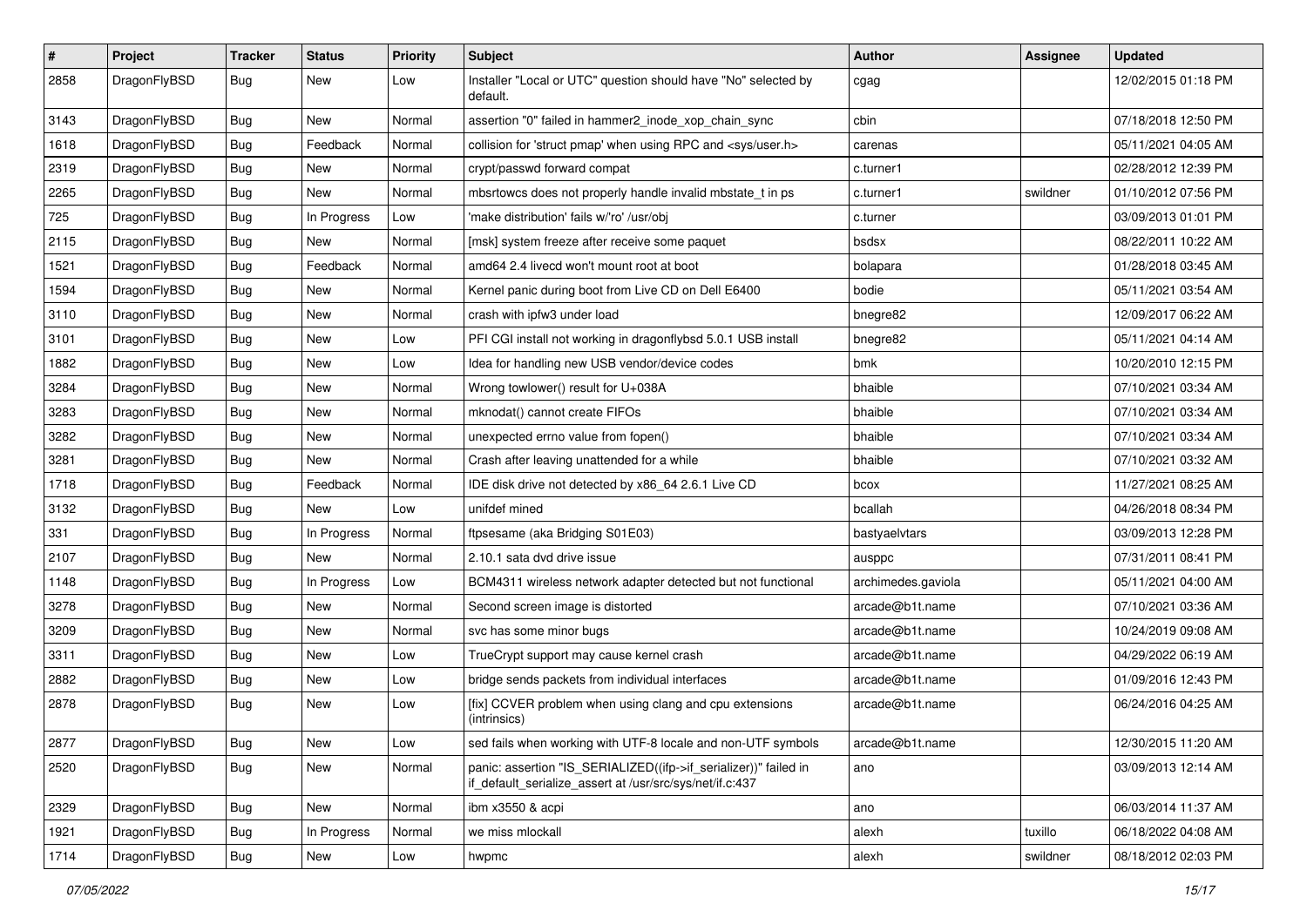| $\sharp$ | Project      | <b>Tracker</b> | <b>Status</b> | <b>Priority</b> | <b>Subject</b>                                                                                                                                              | <b>Author</b>      | Assignee | <b>Updated</b>      |
|----------|--------------|----------------|---------------|-----------------|-------------------------------------------------------------------------------------------------------------------------------------------------------------|--------------------|----------|---------------------|
| 1824     | DragonFlyBSD | Bug            | Feedback      | Normal          | kernel panic, x86, 2.7.3.859.ge5104                                                                                                                         | akirchhoff135014   |          | 03/10/2013 07:49 AM |
| 2210     | DragonFlyBSD | Bug            | <b>New</b>    | Normal          | Bugtracker cannot assign default project for new users                                                                                                      | ahuete.devel       |          | 11/17/2011 11:30 AM |
| 3301     | DragonFlyBSD | Bug            | <b>New</b>    | Normal          | Gkrellm from the packages is not showing logged in users in main<br>window, logged in users always $== 0$                                                   | adrian             |          | 01/08/2022 04:24 AM |
| 3300     | DragonFlyBSD | <b>Bug</b>     | <b>New</b>    | Normal          | Running Xvnc from TigerVNC package through the INETD daemon<br>in TCP WAIT mode fails hard                                                                  | adrian             |          | 01/08/2022 04:25 AM |
| 3299     | DragonFlyBSD | <b>Bug</b>     | In Progress   | Normal          | DragonFlyBSD reports utterly wrong uptime (most of the time, right<br>after booting in)                                                                     | adrian             |          | 11/11/2021 01:43 PM |
| 2250     | DragonFlyBSD | Bug            | <b>New</b>    | Normal          | Kernel panic                                                                                                                                                | adamk              |          | 11/23/2018 01:10 AM |
| 1941     | DragonFlyBSD | Bug            | New           | Normal          | wlan config crash                                                                                                                                           | abandon.every.hope |          | 12/24/2010 07:54 PM |
| 2852     | DragonFlyBSD | Bug            | <b>New</b>    | Normal          | Hammer File System - hangs on undo during system boot / mount -<br>will not recover on DragonFlyBSD newer than 3.6.0                                        | abale              |          | 05/11/2021 04:07 AM |
| 3120     | DragonFlyBSD | <b>Bug</b>     | <b>New</b>    | Normal          | Intel AC 8260 firmware does not load                                                                                                                        | Vintodrimmer       |          | 08/28/2018 03:30 AM |
| 3240     | DragonFlyBSD | <b>Bug</b>     | <b>New</b>    | High            | compile error because of openssl with /usr/dports/security/rhash for<br>mysql 8 install                                                                     | <b>UlasSAYGIN</b>  |          | 06/04/2020 08:05 AM |
| 3219     | DragonFlyBSD | Bug            | <b>New</b>    | Normal          | x11/xorg port can not be build                                                                                                                              | <b>UlasSAYGIN</b>  |          | 03/31/2020 08:57 AM |
| 2595     | DragonFlyBSD | Bug            | <b>New</b>    | Normal          | DragonFly 3.4.3 crashes on SUN Blade X6250 with Qlogic ISP 2432<br>FC card                                                                                  | Turvamies          |          | 10/07/2013 11:53 AM |
| 2493     | DragonFlyBSD | Bug            | <b>New</b>    | Normal          | vidcontrol: invalid video mode name                                                                                                                         | Svarov             |          | 01/24/2013 09:55 AM |
| 1246     | DragonFlyBSD | Bug            | <b>New</b>    | Normal          | bad resolution (monitor desync) with livedvd                                                                                                                | Przem0l            |          | 02/18/2014 06:29 AM |
| 2499     | DragonFlyBSD | <b>Bug</b>     | In Progress   | Urgent          | DRAGONFLY 3 2 lockd not responding correctly                                                                                                                | Nerzhul            |          | 01/22/2013 12:47 PM |
| 3006     | DragonFlyBSD | Bug            | <b>New</b>    | Normal          | boot Ocfg: panic in kern udev.c in function udev dict set cstr when<br>installing in VirtualBox                                                             | MichiGreat         |          | 04/01/2017 02:22 PM |
| 2453     | DragonFlyBSD | <b>Bug</b>     | <b>New</b>    | Normal          | panic: assertion "gd->gd_spinlocks == 0" failed                                                                                                             | Johannes.Hofmann   |          | 11/12/2012 12:54 PM |
| 1850     | DragonFlyBSD | Bug            | <b>New</b>    | Normal          | volume-add on hammer root fs panic                                                                                                                          | Johannes.Hofmann   |          | 04/18/2019 04:27 AM |
| 1700     | DragonFlyBSD | Submit         | In Progress   | Normal          | skip boot2 menu on <enter></enter>                                                                                                                          | Johannes.Hofmann   | tuxillo  | 05/15/2022 08:35 AM |
| 2620     | DragonFlyBSD | Bug            | <b>New</b>    | Normal          | moused problem                                                                                                                                              | FilippoMo          |          | 12/20/2013 10:32 AM |
| 2618     | DragonFlyBSD | Bug            | <b>New</b>    | Normal          | mouse problem on RELEASE-3 6 0                                                                                                                              | FilippoMo          |          | 12/20/2013 03:26 AM |
| 2617     | DragonFlyBSD | <b>Bug</b>     | Feedback      | Normal          | Possible issue with wireless mouse on 3.6 release                                                                                                           | FilippoMo          |          | 01/14/2015 03:42 PM |
| 989      | DragonFlyBSD | <b>Bug</b>     | <b>New</b>    | Normal          | installer/fdisk trouble with wrapped values                                                                                                                 | Discodestroyer     |          | 02/18/2014 06:27 AM |
| 2806     | DragonFlyBSD | Bug            | <b>New</b>    | Normal          | failed to configure a link-local address on ath0 (errno = 22)                                                                                               | Chingyuan          |          | 05/25/2021 01:00 AM |
| 2870     | DragonFlyBSD | <b>Bug</b>     | <b>New</b>    | High            | Broken text and icons when glamor acceleration is used                                                                                                      | 375gnu             | ftigeot  | 01/31/2016 12:13 AM |
| 3194     | DragonFlyBSD | Bug            | <b>New</b>    | High            | Hammer kernel crash on mirror-stream of PFS after upgrade<br>(assertion "cursor->flags &<br>HAMMER_CURSOR_ITERATE_CHECK" failed in<br>hammer btree iterate) | Anonymous          |          | 06/29/2019 01:32 PM |